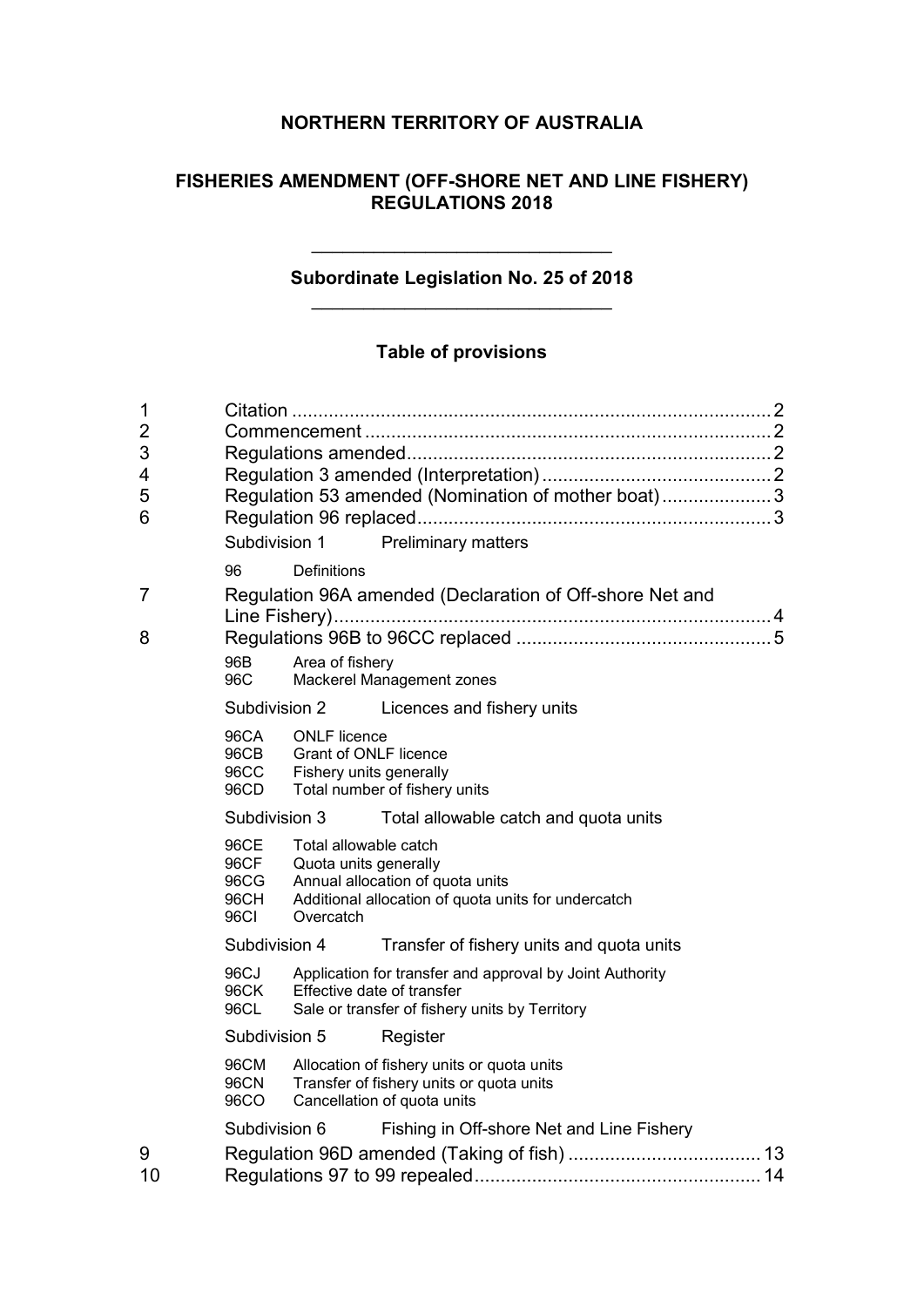| 11<br>12 | 100A<br>100B<br>100C<br>100D<br>100E<br>100F<br>100G<br>100H<br>100J<br>100K<br>100L<br>100M<br>100N<br>100P | Maintenance and operation of vessel monitoring system<br>Navigating in Grey Mackerel Management Zones<br>Minimum quota units to be held at start of voyage<br>No fishing under another licence during voyage<br>Fish not to be moved between vessels<br>Processing at sea<br>Unloading fish<br>Weighing fish<br>Calibration of scales<br>Compulsory monitoring when certain gear on vessel<br>Compulsory monitoring in other circumstances<br>Compulsory monitoring after offence committed or infringement<br>notice served<br>Compulsory monitoring on notice<br>Approved monitoring equipment |    |
|----------|--------------------------------------------------------------------------------------------------------------|--------------------------------------------------------------------------------------------------------------------------------------------------------------------------------------------------------------------------------------------------------------------------------------------------------------------------------------------------------------------------------------------------------------------------------------------------------------------------------------------------------------------------------------------------------------------------------------------------|----|
| 13       |                                                                                                              |                                                                                                                                                                                                                                                                                                                                                                                                                                                                                                                                                                                                  | 25 |
|          | 208CA                                                                                                        | Off-shore Net and Line Fishery licence levy                                                                                                                                                                                                                                                                                                                                                                                                                                                                                                                                                      |    |
| 14       |                                                                                                              |                                                                                                                                                                                                                                                                                                                                                                                                                                                                                                                                                                                                  | 26 |
|          | Part 19                                                                                                      | <b>Transitional matters for Fisheries Amendment</b><br>(Off-shore Net and Line Fishery)<br>Regulations 2018                                                                                                                                                                                                                                                                                                                                                                                                                                                                                      |    |
|          | 233<br>234<br>235<br>236<br>237<br>238                                                                       | Interpretation<br>Revocation of old licences<br><b>Grant of ONLF licences</b><br>Allocation of fishery units to eligible licences<br>Allocation of quota units to ONLF licences<br>Transfer of fishery units if ONLF licence not granted                                                                                                                                                                                                                                                                                                                                                         |    |
| 15<br>16 |                                                                                                              |                                                                                                                                                                                                                                                                                                                                                                                                                                                                                                                                                                                                  |    |
| Part 3   |                                                                                                              | <b>Repeal of Regulations</b>                                                                                                                                                                                                                                                                                                                                                                                                                                                                                                                                                                     |    |
| 17       |                                                                                                              |                                                                                                                                                                                                                                                                                                                                                                                                                                                                                                                                                                                                  | 30 |

# **Schedule Regulations further amended**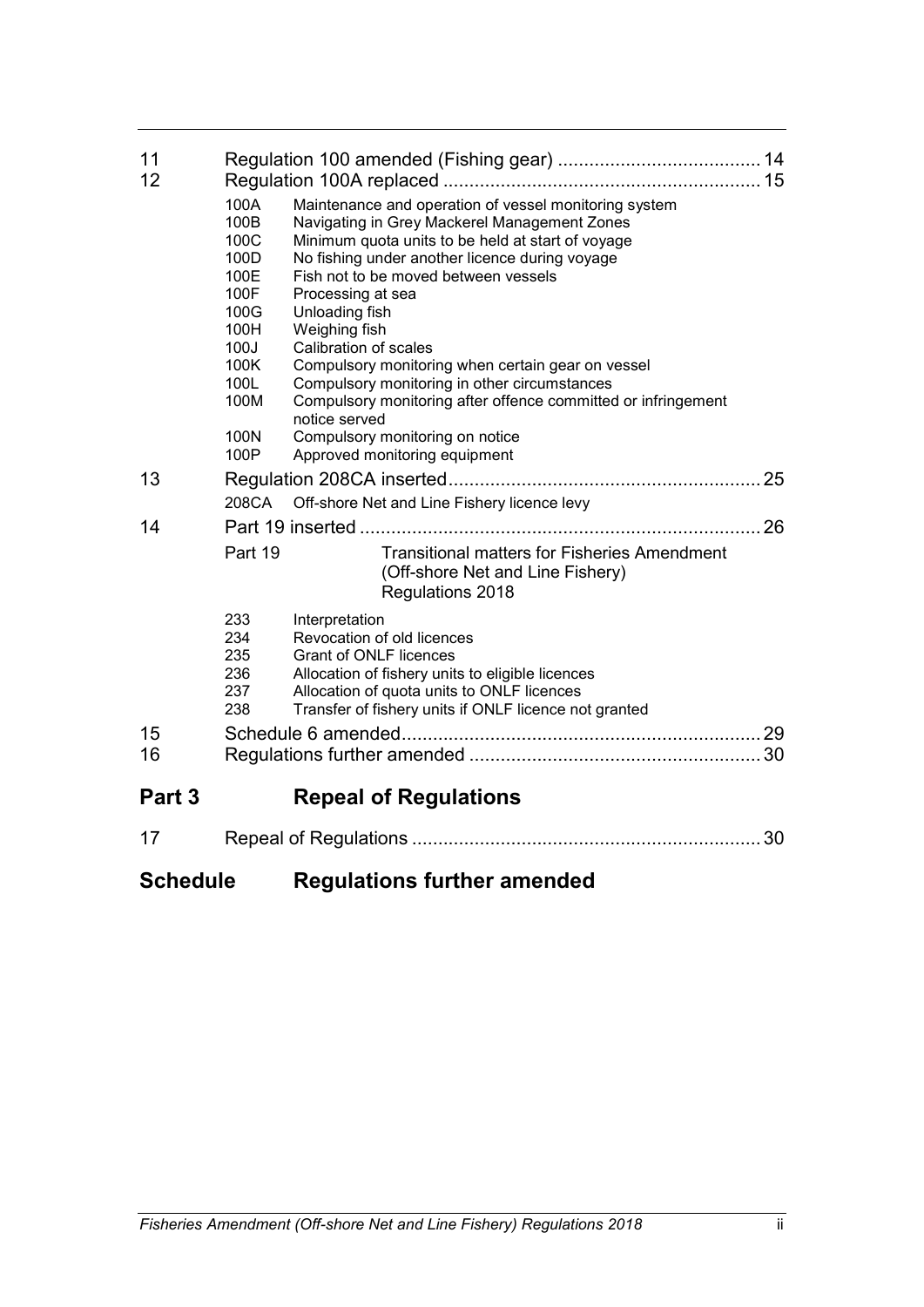

# **NORTHERN TERRITORY OF AUSTRALIA** \_\_\_\_\_\_\_\_\_\_\_\_\_\_\_\_\_\_\_\_\_\_\_\_\_\_\_\_\_

# **Subordinate Legislation No. 25 of 2018\*** \_\_\_\_\_\_\_\_\_\_\_\_\_\_\_\_\_\_\_\_\_\_\_\_\_\_\_\_\_

*Fisheries Amendment (Off-shore Net and Line Fishery) Regulations 2018*

I, Vicki Susan O'Halloran, Administrator of the Northern Territory of Australia, acting with the advice of the Executive Council, make the following regulations under the *Fisheries Act 1988*.

Dated 12 December 2018

V. S. O'HALLORAN Administrator

By Her Honour's Command

N. S. MANISON **Treasurer** acting for Minister for Primary Industry and Resources

\* Notified in the *Northern Territory Government Gazette* on 14 December 2018.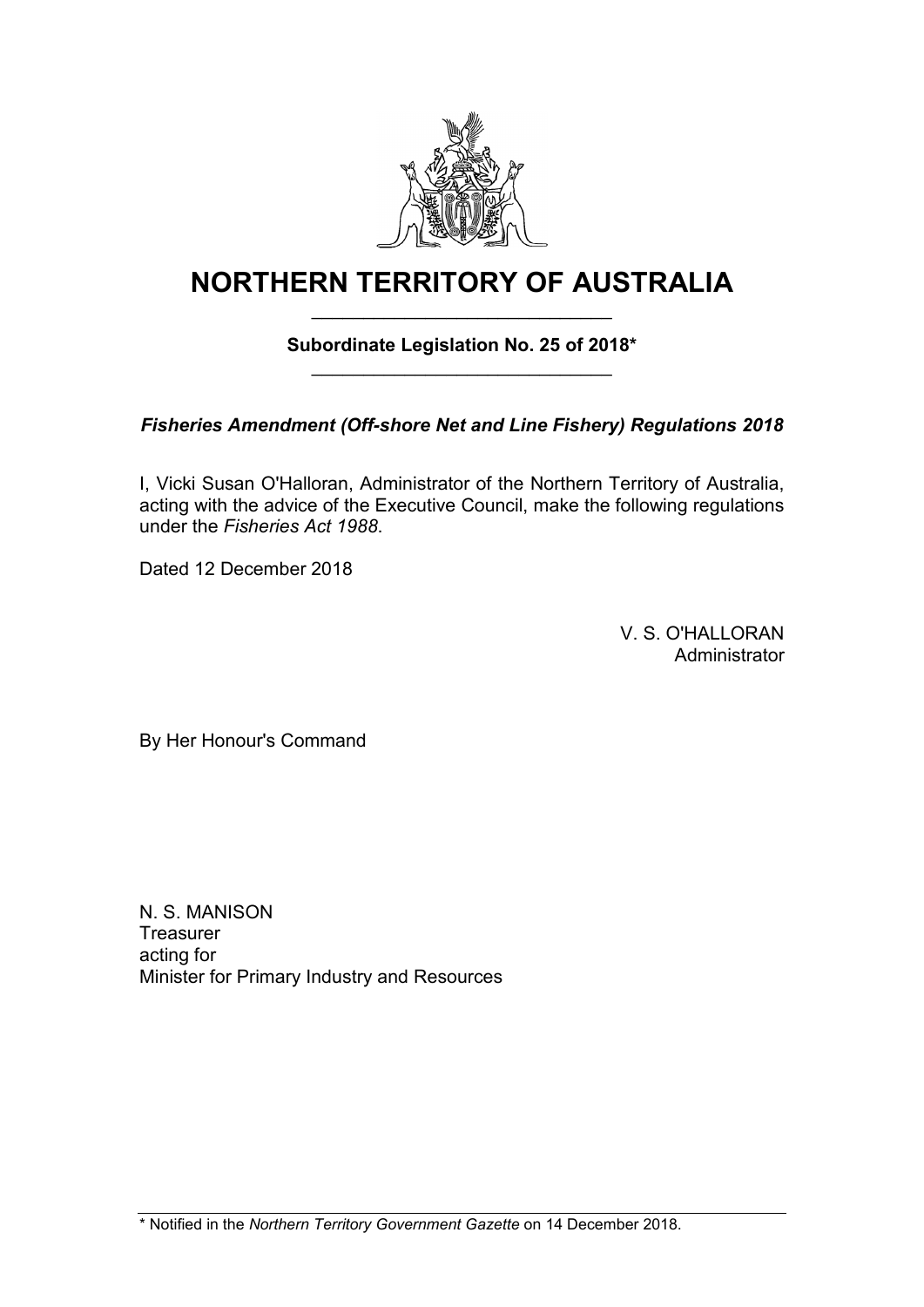### **1 Citation**

These Regulations may be cited as the *Fisheries Amendment (Off-shore Net and Line Fishery) Regulations 2018*.

#### **2 Commencement**

These Regulations commence on 17 December 2018.

### **3 Regulations amended**

These Regulations amend the *Fisheries Regulations*.

### **4 Regulation 3 amended (Interpretation)**

Regulation 3(1)

*insert (in alphabetical order)*

*combined Blacktip Shark*, for Part 8, Division 5, see regulation 96.

*combined fin fish group (by-product) species*, for Part 8, Division 5, see regulation 96.

*combined other Shark group species*, for Part 8, Division 5, see regulation 96.

*combined Shark group*, for Part 8, Division 5, see regulation 96.

*Eastern Grey Mackerel Management Zone*, for Part 8, Division 5, see regulation 96C(2).

*fishery unit*, for Part 8, Division 5, see regulation 96CC(1).

*Gove port* means the port at Gove Harbour bounded by an imaginary line extending between the co-ordinates 6820 E 86520 N, 6820 E 86470 N, 6860 E 86470 N and 6860 E 86520 N on Map Sheet Gove 6273.

*Grey Mackerel*, for Part 8, Division 5, see regulation 96.

*no-take species*, for Part 8, Division 5, see regulation 96D(3).

*Off-shore Net and Line Fishery area*, for Part 8, Division 5, see regulation 96B(1).

*ONLF licence*, for Part 8, Division 5, see regulation 96.

*quota unit*, for Part 8, Division 5, see regulation 96CF(1).

*register*, for Part 8, Division 5, see regulation 96.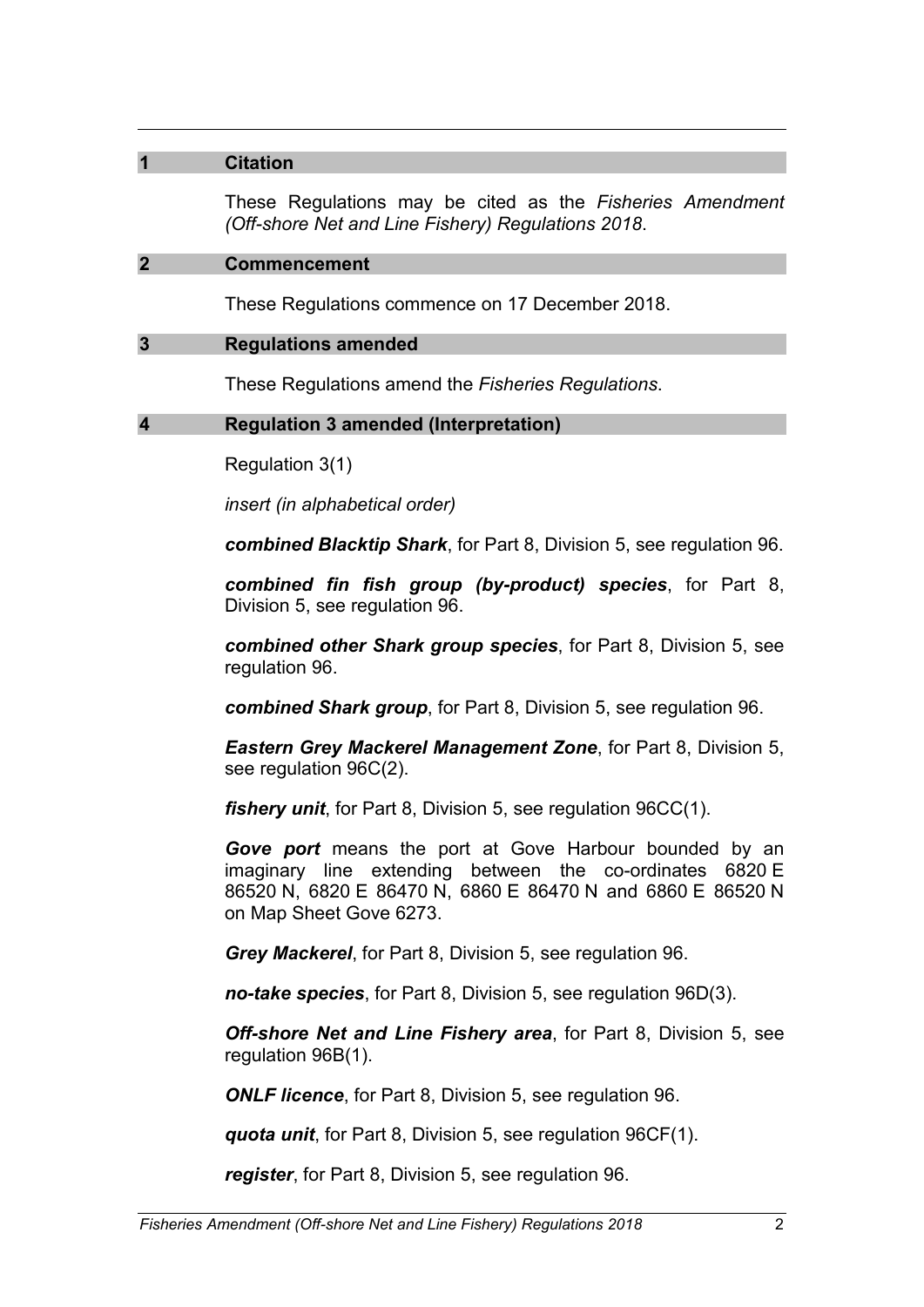*Spot-tail Shark*, for Part 8, Division 5, see regulation 96.

*total allowable catch*, for Part 8, Division 5, see regulation 96CE.

*Western Grey Mackerel Management Zone*, for Part 8, Division 5, see regulation 96C.

### **5 Regulation 53 amended (Nomination of mother boat)**

Regulation 53(2)

*omit*

a Demersal

*insert*

an ONLF licence, Demersal

## **6 Regulation 96 replaced**

Regulation 96

*repeal, insert*

# **Subdivision 1 Preliminary matters**

### **96 Definitions**

In this Division:

*combined Blacktip Shark* means fish of the following species:

- (a) *Carcharhinus limbatus*;
- (b) *Carcharhinus tilstoni*.

*combined fin fish group (by-product) species* means all retained fin fish species other than Grey Mackerel and no-take species.

*combined other Shark group species* means all retained shark species other than combined Blacktip Shark, Spot-tail Shark or combined Shark group.

*combined Shark group* means fish of the following species:

- (a) *Carcharhinus amblyrhynchos*;
- (b) *Carcharhinus amboinensis*;
- (c) *Carcharhinus brevipinna*;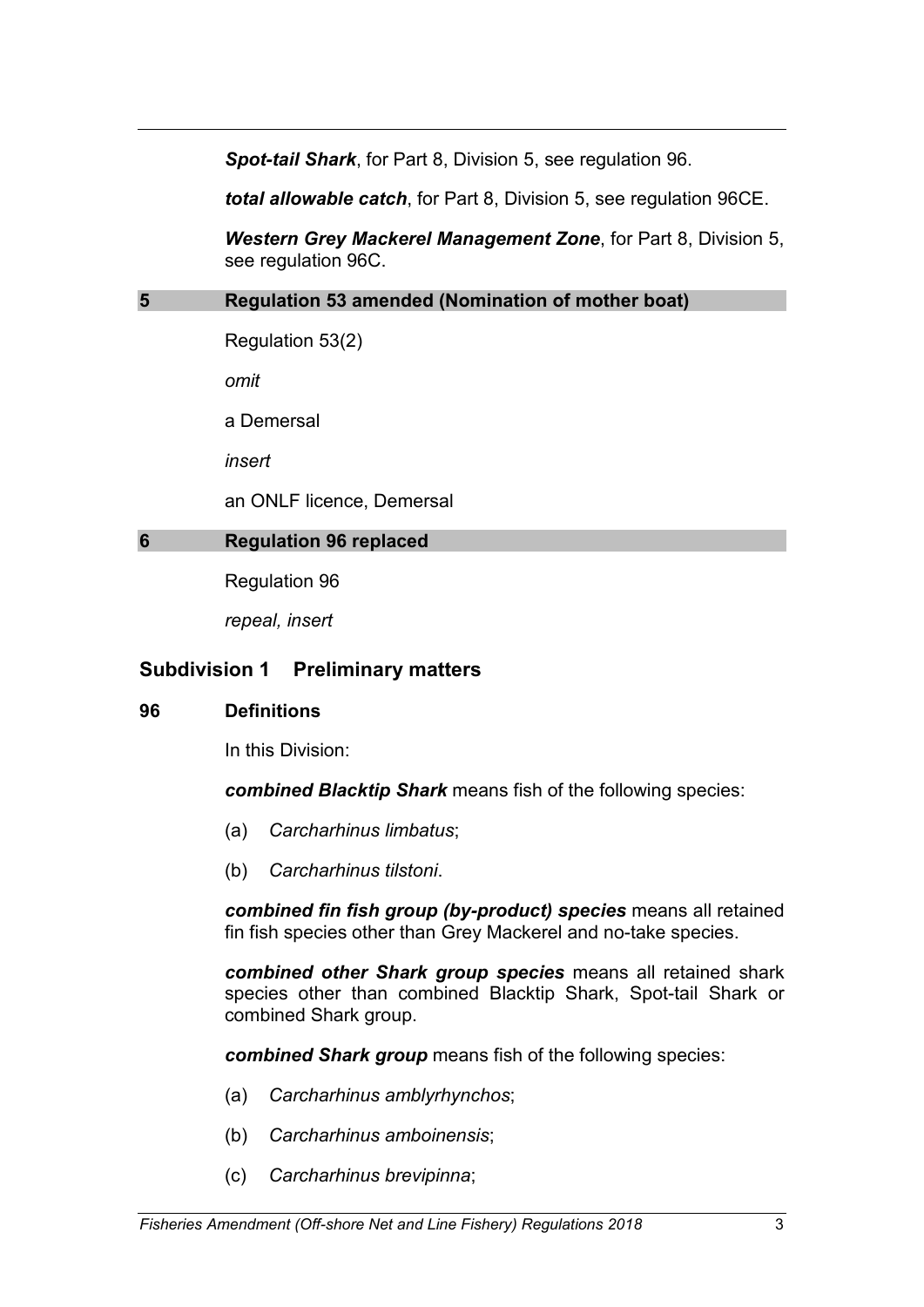- (d) *Carcharhinus leucas*;
- (e) *Carcharhinus obscurus*;
- (f) *Carcharhinus plumbeus*;
- (g) *Galeocerdo cuvier*;
- (h) *Eusphyra blochii*;
- (i) *Negaprion acutidens*;
- (j) *Sphyrna lewini*;
- (k) *Sphyrna mokarran*.

*Eastern Grey Mackerel Management Zone*, see regulation 96C(3).

*fishery unit*, see regulation 96CC(1).

*Grey Mackerel* means fish of the species *Scomberomorus semifasciatus.*

*no-take species*, see regulation 96D(3).

*Off-shore Net and Line Fishery area*, see regulation 96B(1).

*ONLF licence* means an Off-Shore Net and Line Fishery licence.

*quota unit*, see regulation 96CF(1).

*register* means the register maintained under section 9(1) of the Act in relation to the Off-shore Net and Line Fishery.

*Spot-tail Shark* means fish of the species *Carcharhinus sorrah*.

*total allowable catch*, see regulation 96CE.

*Western Grey Mackerel Management Zone*, see regulation 96C(2).

#### **7 Regulation 96A amended (Declaration of Off-shore Net and Line Fishery)**

Regulation 96A

*omit*

referred to in regulation  $100(1)(a)$ , (b), (c) or (d)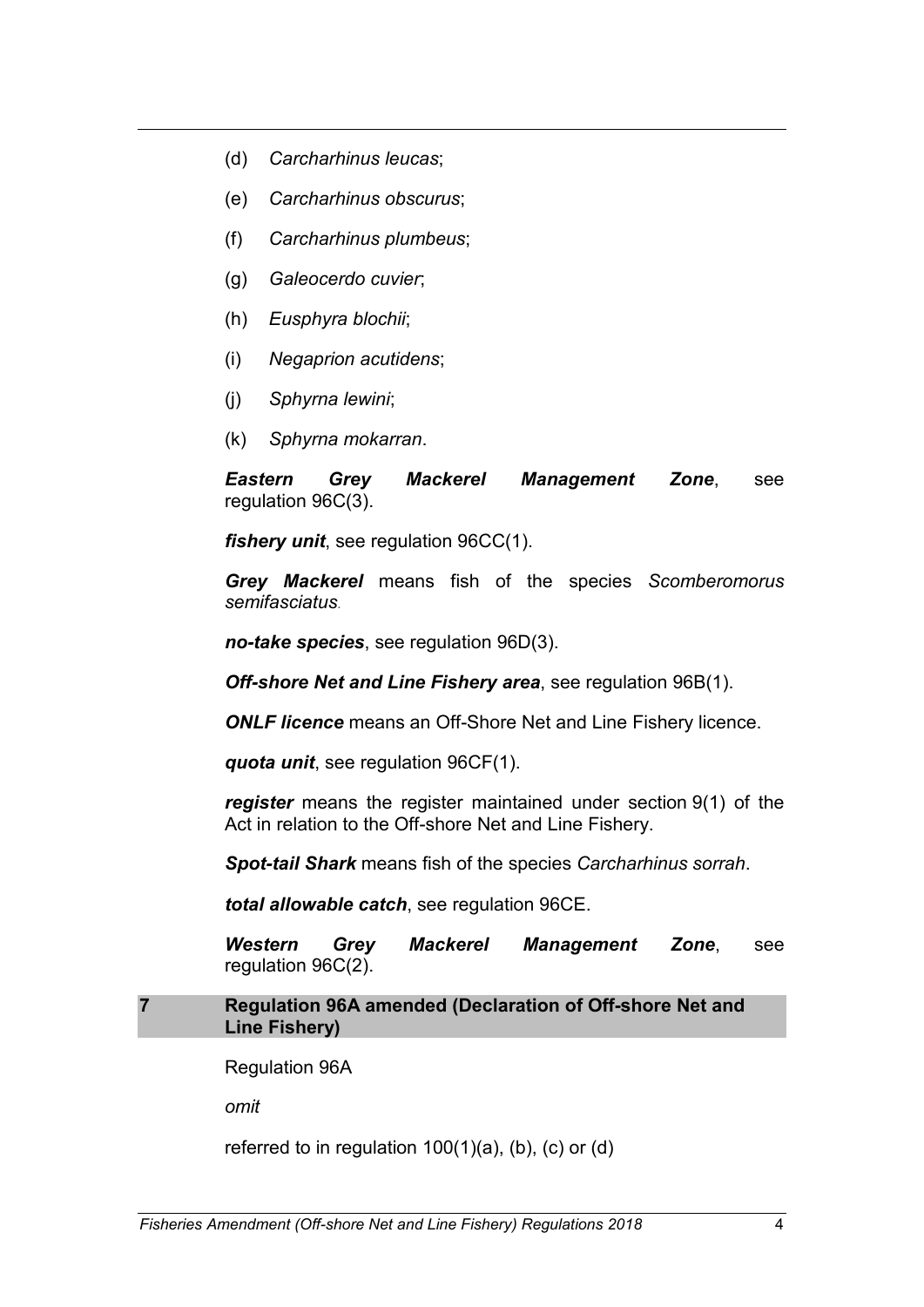*insert*

mentioned in regulation 100(1)(a), (b) or (c)

### **8 Regulations 96B to 96CC replaced**

Regulations 96B to 96CC

*repeal, insert*

### **96B Area of fishery**

- (1) The *Off-shore Net and Line Fishery area* is the area extending seaward from the low water mark to the outer boundary of the Australian fishing zone to the extent the waters are waters relevant to the Northern Territory.
- (2) In this regulation:

*waters relevant to the Northern Territory* means the waters described in Schedule 1, item 7 (Scheduled area for the Northern Territory) to the *Offshore Petroleum and Greenhouse Gas Storage Act 2006* (Cth).

### **96C Mackerel Management zones**

- (1) Within the Off-shore Net and Line Fishery area there are two management zones relating to Grey Mackerel, the Western Grey Mackerel Management Zone and the Eastern Grey Mackerel Management Zone, that make up the waters of the Fishery area.
- (2) The Western Grey Mackerel Management Zone lies west of a line, commencing at the low water mark at Cape Arnhem at the point where the meridian of longitude 136°58.767' East meets the coast and extending due north until it intersects with the outer boundary of the Australian Fishing Zone.

#### *Note for subregulation (2)*

*Co-ordinates are shown in Geocentric Datum of Australia 1994 (GDA94) degrees decimal minutes (DD MM.MMM).*

(3) The Eastern Grey Mackerel Management Zone lies east of the line mentioned in subregulation (2).

# **Subdivision 2 Licences and fishery units**

### **96CA ONLF licence**

(1) The holder of an ONLF licence may participate in the Off-shore Net and Line Fishery in accordance with this Division.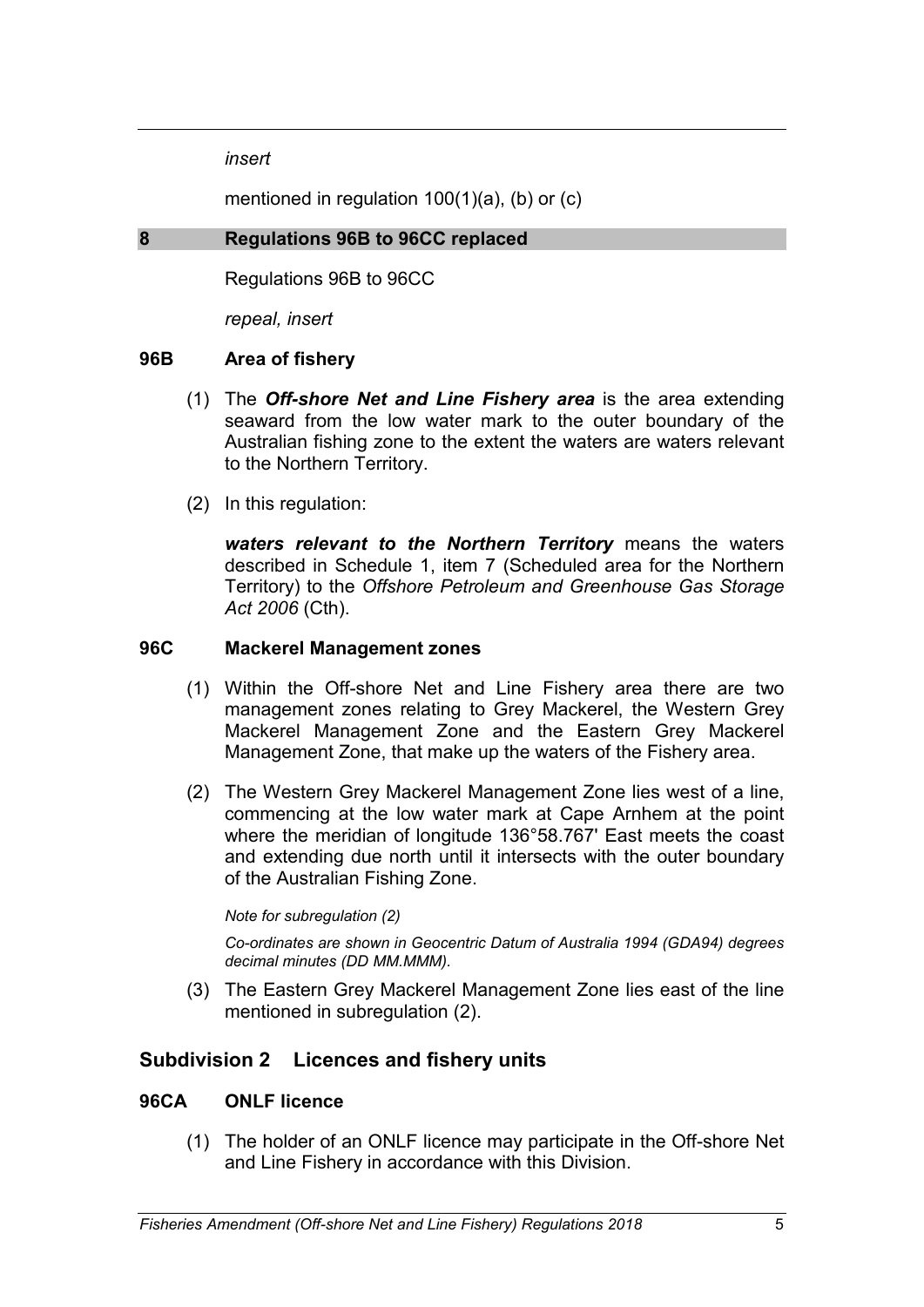(2) An ONLF licence cannot be transferred.

# **96CB Grant of ONLF licence**

The Joint Authority may grant an ONLF licence to a person if:

- (a) the person has applied for the licence; and
- (b) at least one of the following apply:
	- (i) the Joint Authority has approved the transfer of fishery units or quota units to the person;
	- (ii) the Territory proposes to transfer fishery units to the person.

# **96CC Fishery units generally**

(1) A *fishery unit* is a unit that entitles the holder of the ONLF licence to which the unit is attached to be allocated a share of the total allowable catch for the species group to which the unit relates.

*Note for subregulation (1) The share is calculated under regulation 96CG.*

- (2) A fishery unit does not expire.
- (3) A fishery unit may be transferred under Subdivision 4.
- (4) A fishery unit attached to an ONLF licence that is cancelled is taken to be transferred to the Territory on the day of the cancellation.
- (5) A fishery unit attached to an ONLF licence that expires and is not renewed within the period permitted under section 16 of the Act is taken to be transferred to the Territory on the day after the period ends.

# **96CD Total number of fishery units**

In the Off-shore Net and Line Fishery there are a total of:

- (a) 404 000 fishery units for grey mackerel species from the Western Grey Mackerel Management Zone; and
- (b) 131 000 fishery units for grey mackerel species from the Eastern Grey Mackerel Management Zone; and
- (c) 434 694 fishery units for combined Blacktip Shark; and
- (d) 121 446 fishery units for Spot-tail Shark; and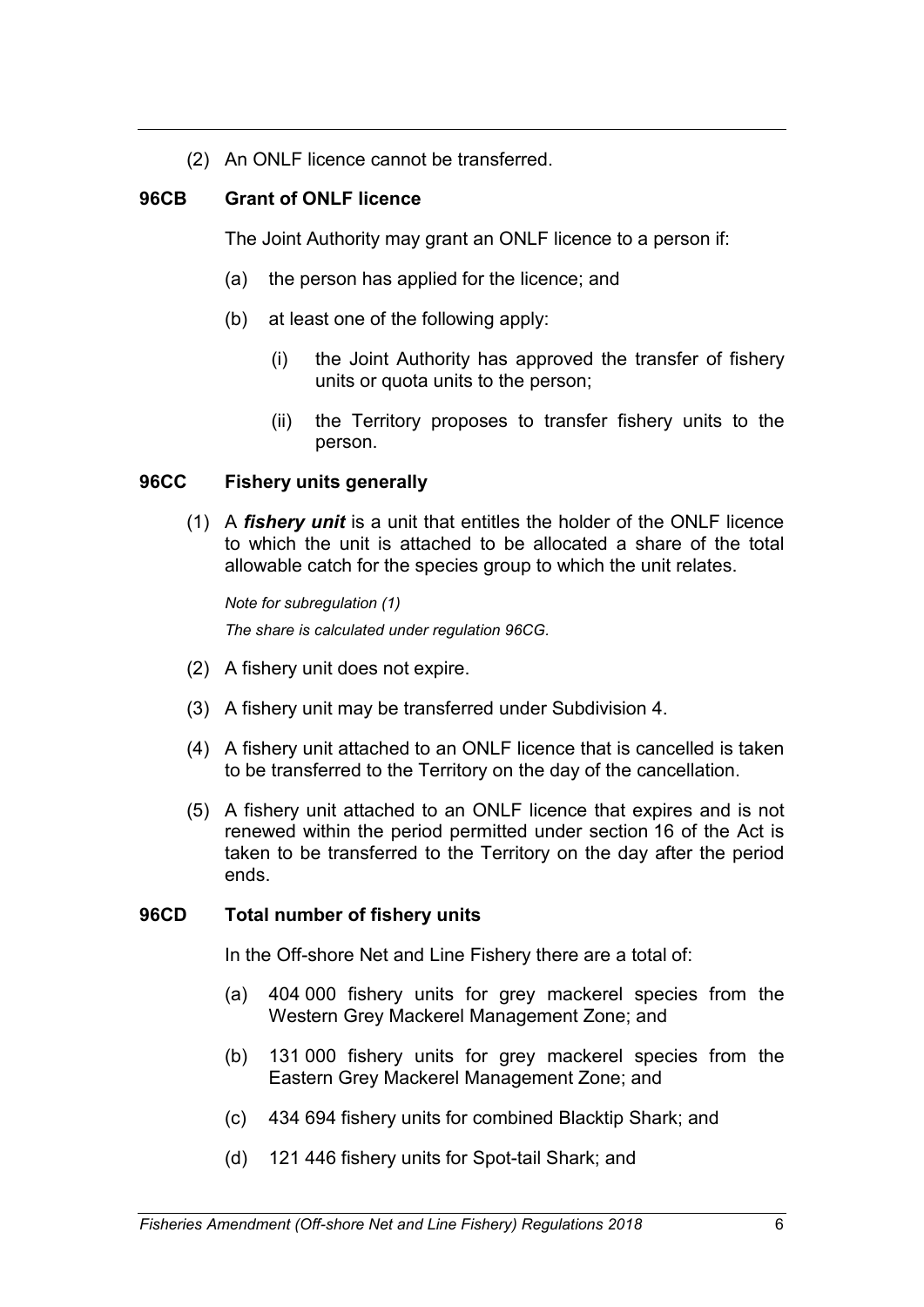- (e) 246 441 fishery units for combined Shark group; and
- (f) 126 447 fishery units for combined other Shark group species; and
- (g) 59 397 fishery units for combined fin fish group (by-product) species.

# **Subdivision 3 Total allowable catch and quota units**

## **96CE Total allowable catch**

The total amount of fish that may be taken under all ONLF licences during a licence year (the *total allowable catch*) for the following species groups is:

- (a) 404 000 kg of grey mackerel species from the Western Grey Mackerel Management Zone; and
- (b) 131 000 kg of grey mackerel species from the Eastern Grey Mackerel Management Zone; and
- (c) 434 694 kg of combined Blacktip Shark; and
- (d) 121 446 kg of Spot-tail Shark; and
- (e) 246 441 kg of combined Shark group; and
- (e) 126 447 kg of combined other Shark group species; and
- (f) 59 397 kg of combined fin fish group (by-product) species, including 13 500 kg of Spanish Mackerel.

# **96CF Quota units generally**

- (1) A *quota unit* is a unit that, until it is used or expires, entitles the holder of the ONLF licence to which the unit is attached to take 1 kg of the species group to which the quota unit relates from the Off-shore Net and Line Fishery area in accordance with this Division.
- (2) For Grey Mackerel, quota units relate to either the Eastern Grey Mackerel Management Zone or the Western Grey Mackerel Management Zone
- (3) A quota unit is used when the holder of the ONLF licence to which the unit is attached uses the entitlement under the quota unit to take 1 kg of the species group to which the quota unit relates from the Off-shore Net and Line Fishery area, or the relevant zone within the area.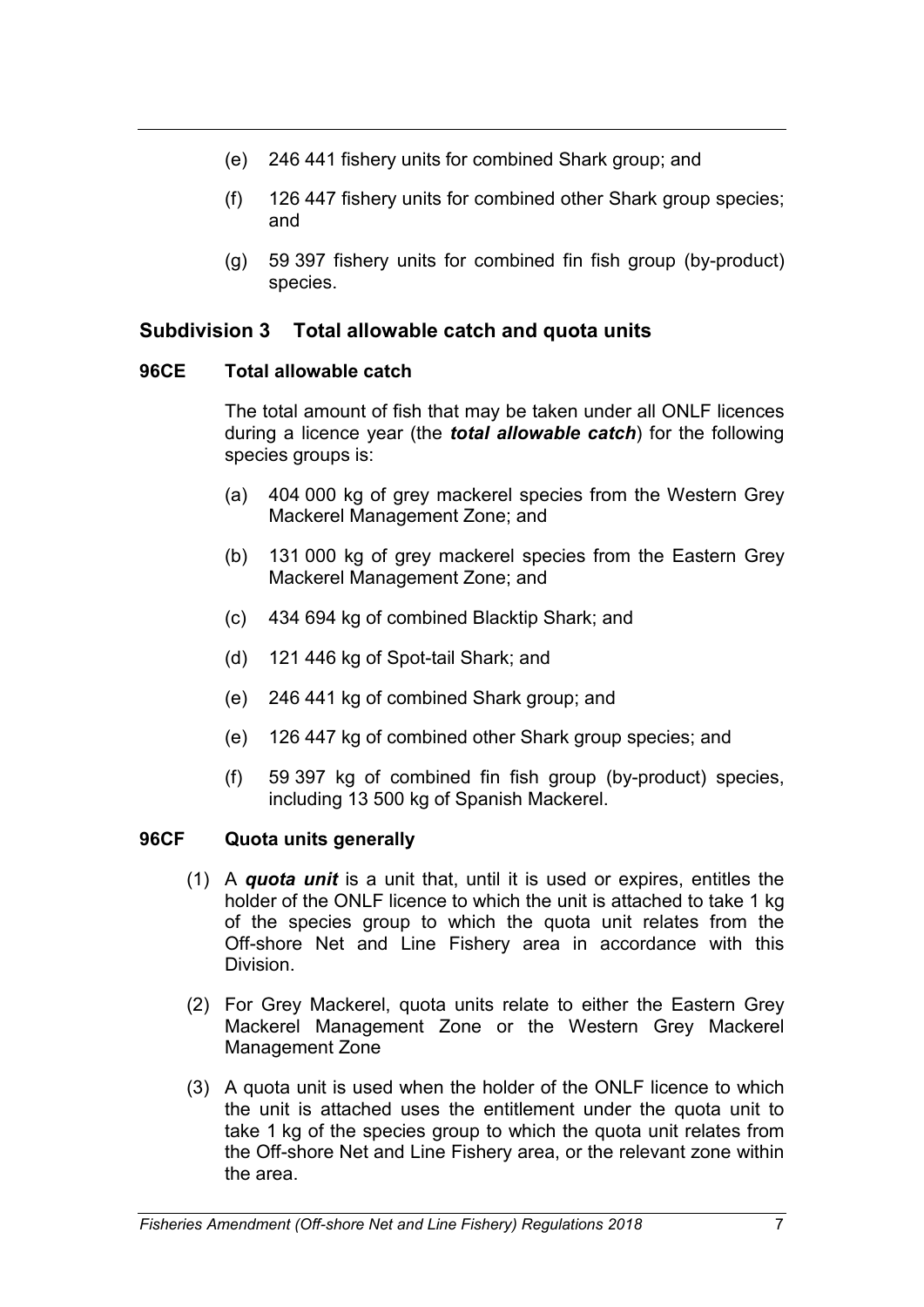- (4) A quota unit expires on 30 June of the licence year in which the unit was allocated.
- (5) A quota unit may be transferred under Subdivision 4.
- (6) The Joint Authority must, if satisfied the holder of an ONLF licence has used one or more quota units attached to the licence:
	- (a) cancel the number of quota units attached to the licence that equals the number of units used; and
	- (b) in doing so cancel quota units allocated under regulation 96CH before cancelling any other quota units attached to the licence.
- (7) A quota unit is taken to be cancelled if:
	- (a) it expires; or
	- (b) the ONLF licence to which it is attached is cancelled.

## **96CG Annual allocation of quota units**

- (1) On 1 July in each licence year, the Joint Authority must allocate the number of quota units mentioned in subregulation (3) to each ONLF licence to which fishery units are attached.
- (2) If an ONLF licence to which fishery units are attached is renewed after 1 July in a licence year, on the date the licence is renewed, the Joint Authority must allocate the number of quota units mentioned in subregulation (3) to the licence.
- (3) The number of quota units for each species group to be allocated is the number calculated in accordance with the following formula:

 $A = L \div T \times TAC$ 

where:

*A* is the number of quota units for the relevant species group to be allocated to the ONLF licence.

*L* is the number of fishery units for the relevant species group attached to the ONLF licence on the date of the allocation before any transfers of fishery units to or from the licence take effect.

**T** is the total number of fishery units for the relevant species group as mentioned in regulation 96CD.

*TAC* is the total allowable catch for the relevant species group.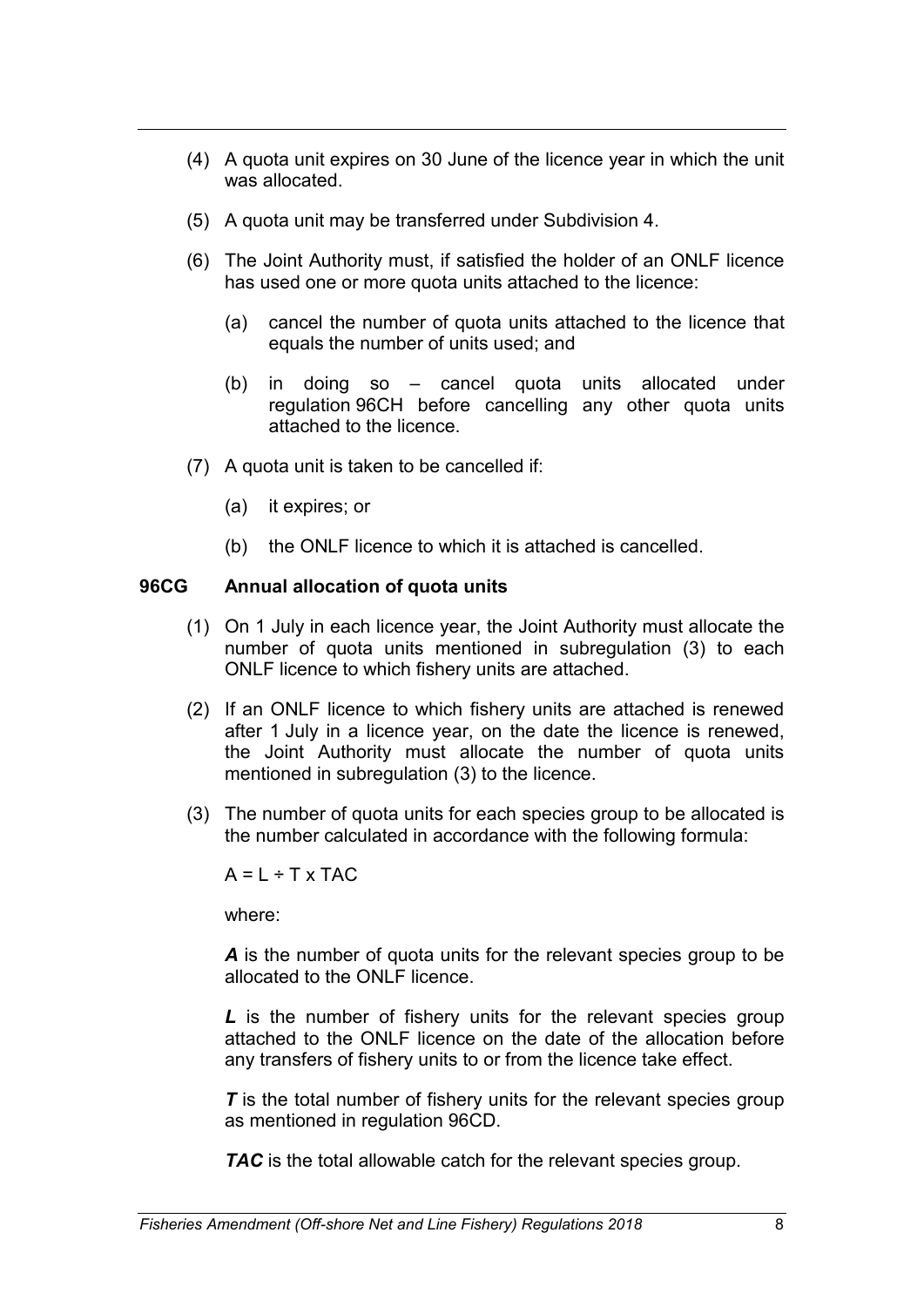- (4) However, if the number of quota units to be allocated is not a multiple of 1, the number must be:
	- (a) rounded to the nearest whole unit; or
	- (b) if the number is a multiple of  $0.5 -$  rounded up to the nearest whole unit.
- (5) If, under subregulation (1) or (2), the Joint Authority is required to allocate quota units to an ONLF licence in relation to which any fees are due then, despite the subregulation:
	- (a) the Joint Authority must not allocate quota units to the licence until the fees are paid; and
	- (b) when the allocation is made, the number of quota units to be allocated must be calculated as if the allocation had been made on the date required under subregulation (1) or (2).

### **96CH Additional allocation of quota units for undercatch**

- (1) This regulation applies if:
	- (a) one or more eligible quota units attached to an ONLF licence expire at the end of a licence year (the *first year*); and
	- (b) the licence is renewed the following licence year.
- (2) The Joint Authority must allocate to the ONLF licence the number of quota units for each species group that is equal to the lesser of:
	- (a) the number of eligible quota units for the relevant species group that expired at the end of the first year; or
	- (b) the number of quota units for the relevant species group (the *relevant number*) calculated in accordance with the following formula:

 $A = (AQ + BQ - TQ) \times 0.1$ 

where:

*A* is the relevant number.

*AQ* is the number of eligible quota units for the relevant species group that were allocated to the licence during the first year.

*BQ* is the number of eligible quota units for the relevant species group that were transferred to the holder of the licence during the first year.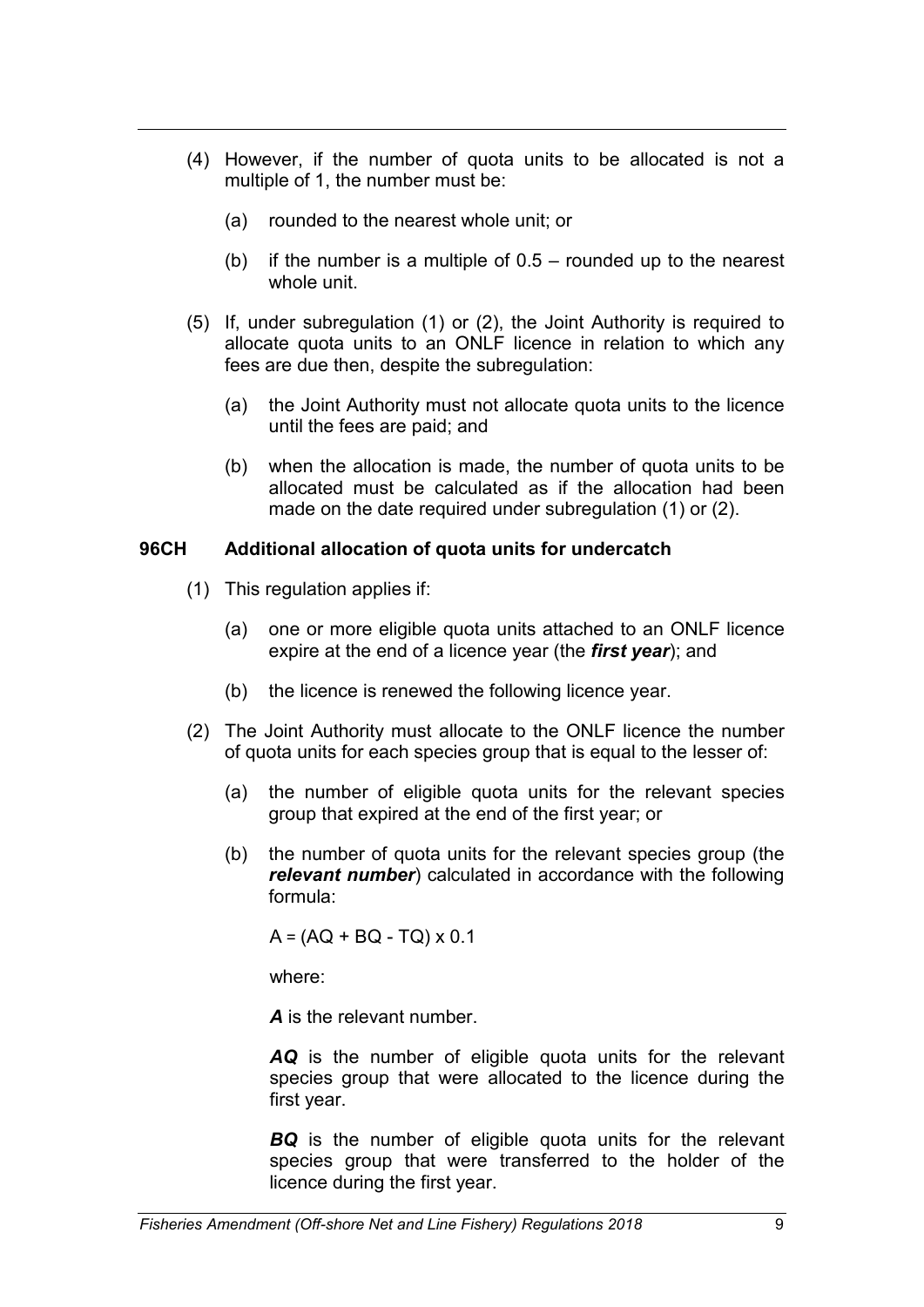*TQ* is the number of eligible quota units for the relevant species group that were transferred from the licence during the first year.

- (3) However, if the number of quota units to be allocated is not a multiple of 1, the number must be:
	- (a) rounded to the nearest whole unit; or
	- (b) if the number is a multiple of 0.5 rounded up to the nearest whole unit.
- (4) The allocation under subregulation (2) must be made:
	- (a) immediately after an allocation to the ONLF licence is made under regulation 96CG; or
	- (b) if the information required to make the allocation is not available at that time – as soon as practicable after the information becomes available.
- (5) In this regulation:

#### *eligible quota units* means:

- (a) quota units allocated to the ONLF licence under regulation 96CG or 237; or
- (b) quota units allocated to another ONLF licence under regulation 96CG or 237 and subsequently transferred to the holder of the ONLF licence.

### **96CI Overcatch**

- (1) An *overcatch* is when any of the following occurs:
	- (a) an ONLF licensee has taken more than 794 kg of Spanish mackerel during a licence year;
	- (b) an ONLF licensee has, within a licence year, taken more of a species group than the licensee is entitled to take under the quota units attached to the licence relevant to the species group.
- (2) The Joint Authority may, as soon as practicable after an overcatch occurs, give the ONLF licensee a notice (an *overcatch notice*) specifying the amount of the overcatch.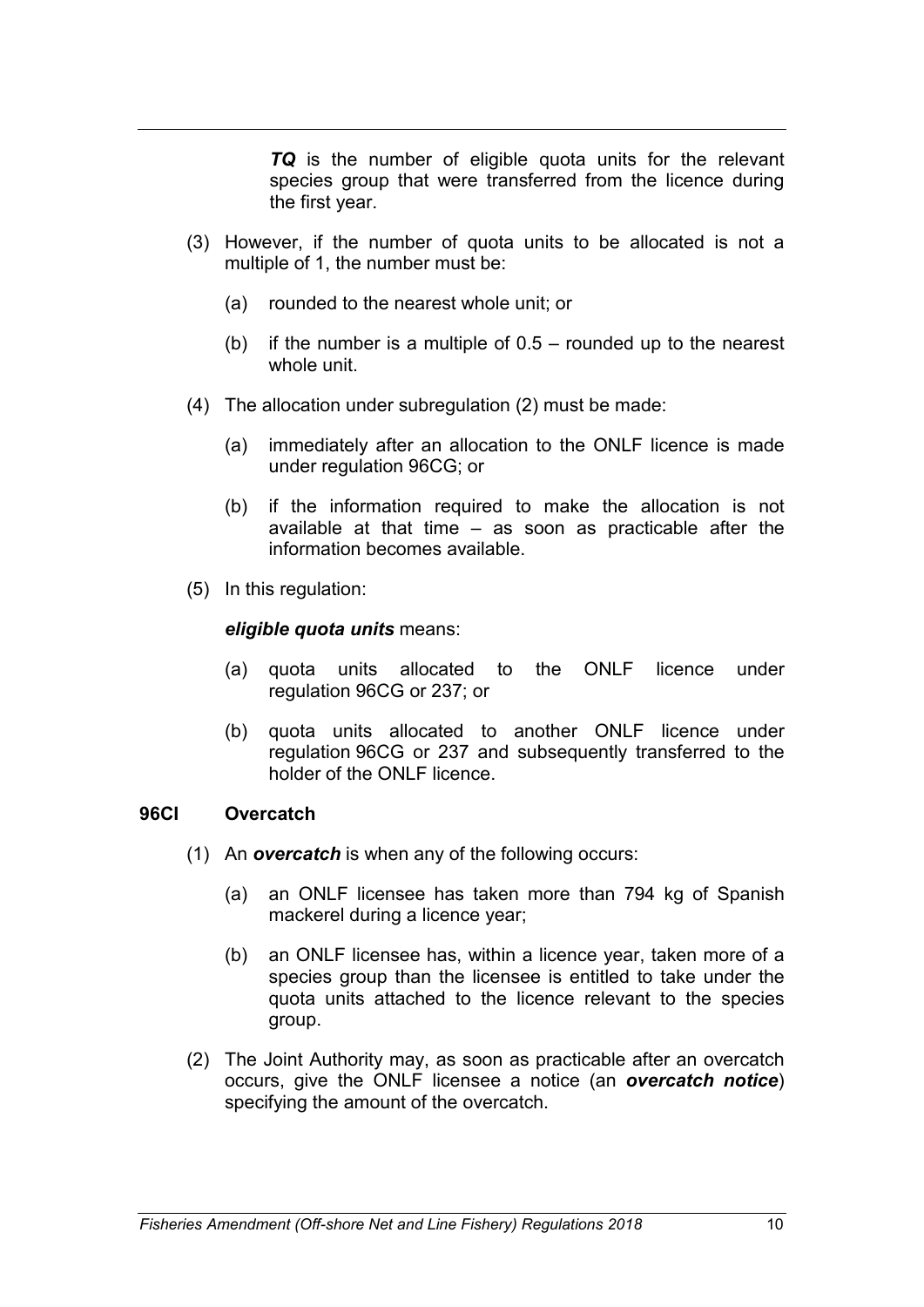- (3) The overcatch notice, or a later notice, may impose an overcatch fee (if applicable) determined by the Joint Authority under subregulation (4).
- (4) The Joint Authority may determine the amount of a fee (the *overcatch fee*) for each kilogram of overcatch of a species group taken by an ONLF licensee in a licence year.
- (5) An overcatch fee is not applicable in the circumstance mentioned in subregulation (1)(a) unless the total amount of Spanish mackerel taken to date in the licence year in the Off-shore Net and Line Fishery area is in excess of 13 500 kg.
- (6) After being given an overcatch notice, an ONLF licensee must do the following:
	- (a) for an overcatch that is not one mentioned in subregulation  $(1)(a)$  – within 7 days of being given the notice, arrange for the transfer to the licence of the number of quota units relevant to the species group equal to the overcatch amount specified in the notice;
	- (b) within 30 days of being given the notice pay any overcatch fee imposed.

# **Subdivision 4 Transfer of fishery units and quota units**

### **96CJ Application for transfer and approval by Joint Authority**

- (1) The holder of an ONLF licence may apply to the Joint Authority for approval to transfer one or more fishery units or quota units attached to the licence to:
	- (a) the holder of an ONLF licence; or
	- (b) an applicant for, or person who intends to apply for, an ONLF licence.
- (2) The application must be made in the approved form.
- (3) The Joint Authority must approve or refuse to approve the application and give the applicant written notice of the decision.
- (4) To avoid doubt, an application under subregulation (1) cannot be made in relation to fishery units or quota units attached to a suspended ONLF licence.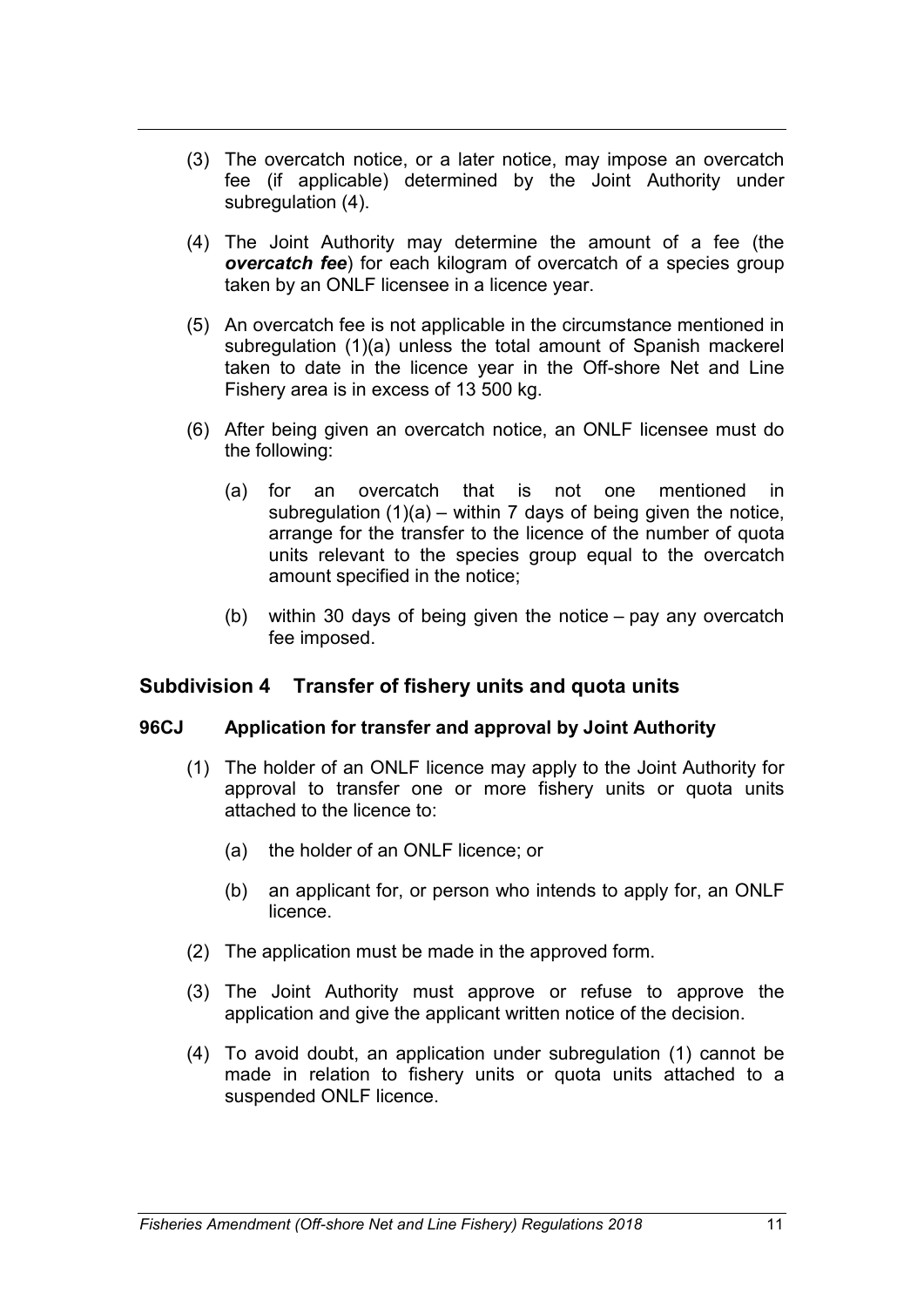### **96CK Effective date of transfer**

- (1) If the Joint Authority approves an application for the transfer of fishery units or quota units to the holder of an ONLF licence, the transfer takes effect on the later of:
	- (a) the day after the date the approval is given; or
	- (b) the date of transfer specified in the application.
- (2) If the Joint Authority approves an application for the transfer of fishery units or quota units to an applicant for, or person who intends to apply for, an ONLF licence:
	- (a) the approval is conditional on the applicant or person being granted an ONLF licence within 14 days after the date the approval is given; and
	- (b) the transfer takes effect on the later of:
		- (i) the date the licence is granted to the person; or
		- (ii) the date of transfer specified in the application.

### **96CL Sale or transfer of fishery units by Territory**

The Territory may sell or transfer to the holder of an ONLF licence fishery units transferred to the Territory.

# **Subdivision 5 Register**

### **96CM Allocation of fishery units or quota units**

- (1) An allocation of fishery units or quota units to an ONLF licence is made by the Joint Authority entering in the register the number of fishery units or quota units that are allocated to the licence.
- (2) Within 7 days after making an allocation to an ONLF licence, the Joint Authority must give the holder of the licence written notice of the allocation.

# **96CN Transfer of fishery units or quota units**

(1) As soon as practicable after an application for the transfer of fishery units or quota units has been approved, the Joint Authority must enter in the register the details of the transfer including the date on which the transfer takes effect.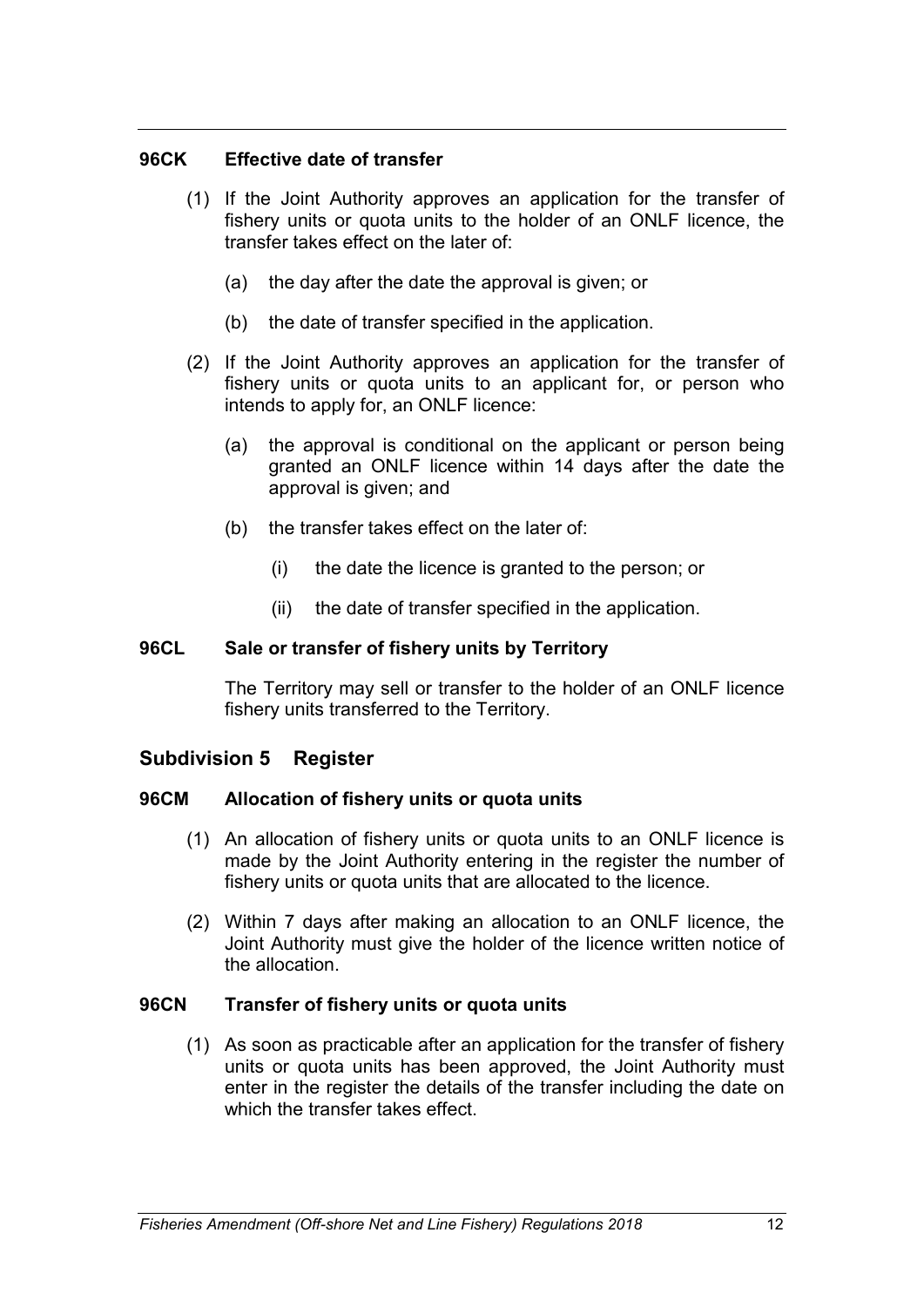- (2) As soon as practicable after a transfer of fishery units or quota units takes effect or is taken to have occurred under regulation 96CC, the Joint Authority must amend the register to record that the number of units transferred:
	- (a) are no longer attached to the ONLF licence from which they were transferred or, if transferred by the Territory, are no longer held by the Territory; and
	- (b) are attached to the transferee's ONLF licence or, if transferred to the Territory, are held by the Territory.

## **96CO Cancellation of quota units**

- (1) The Joint Authority cancels a quota unit by recording the cancellation in the register.
- (2) Within 7 days after cancelling a quota unit attached to an ONLF licence, the Joint Authority must give the holder of the licence written notice of the cancellation.
- (3) If a quota unit is taken to be cancelled under regulation 96CF, the Joint Authority must record the cancellation in the register as soon as practicable after the cancellation.

# **Subdivision 6 Fishing in Off-shore Net and Line Fishery**

| 9   | <b>Regulation 96D amended (Taking of fish)</b> |
|-----|------------------------------------------------|
| (1) | Regulation 96D(1)                              |
|     | omit                                           |
|     | a restricted Off-shore Net and Line Fishery    |
|     | insert                                         |
|     | an ONLF                                        |
| (2) | Regulation 96D(1B)                             |
|     | omit                                           |
|     | an Off-shore Net and Line Fishery fishing unit |
|     | insert                                         |
|     | a quota unit                                   |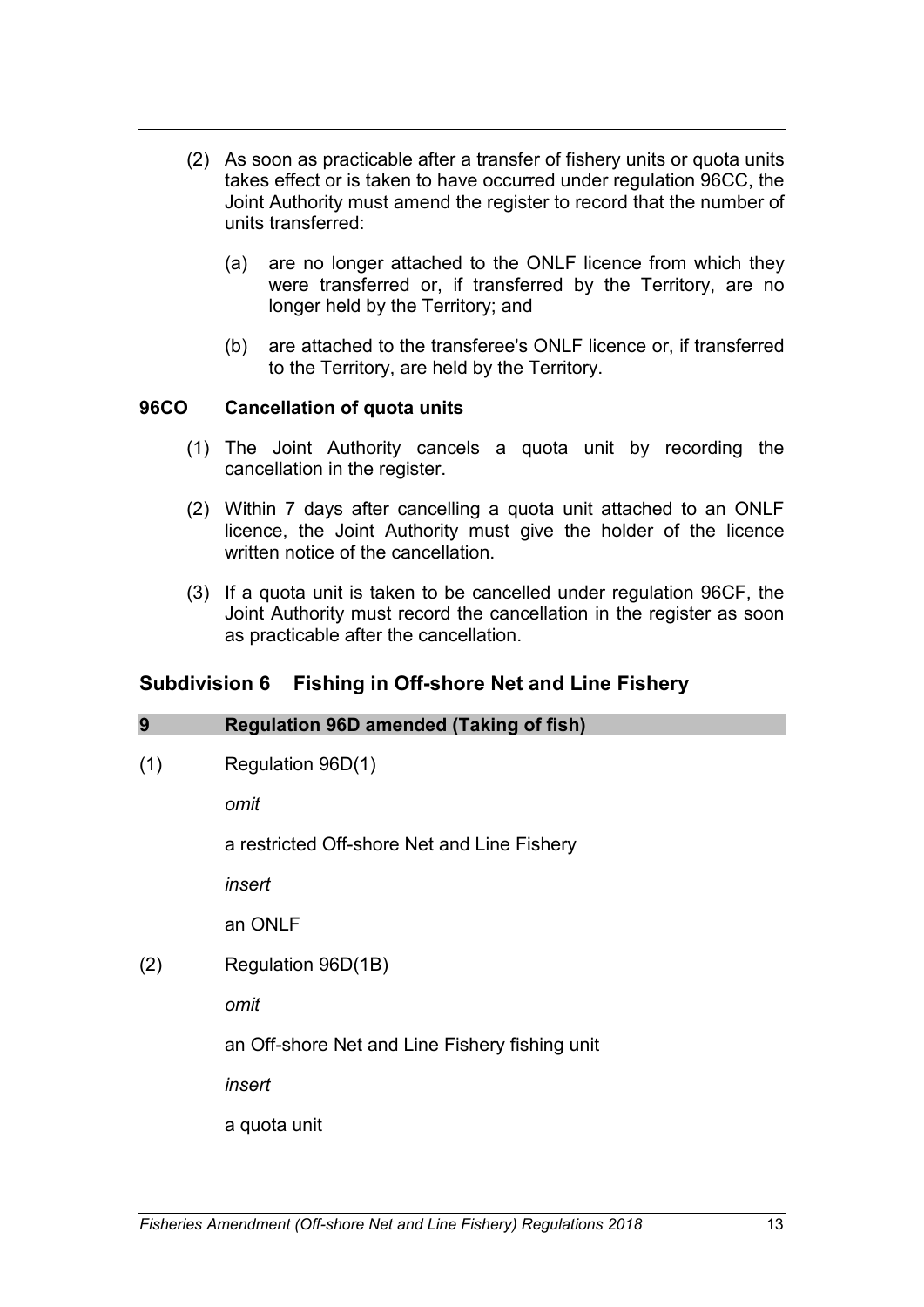(3) Regulation 96D(1B), at the end

*insert*

*Note for subregulation (1B)*

*Because of regulation 96CI(1)(b), regulation 96CI applies if a licensee contravenes this subregulation.*

(4) Regulation 96D(2)(a) and (b)

*omit, insert*

- (a) 30 Spanish mackerel, trunked or retained as whole fish; and
- (b) for each tonne of grey mackerel taken by the licensee during the voyage – not more than an additional 10 Spanish mackerel, trunked or retained as whole fish; and
- (ba) 5 black jewfish, trunked or retained as whole fish; and
- (5) Regulation 96D(2A), after "mackerel"

*insert*

, black jewfish

(6) Regulation 96D(3), after "crab"

*insert*

(each a *no-take species*)

### **10 Regulations 97 to 99 repealed**

Regulations 97 to 99

*repeal*

# **11 Regulation 100 amended (Fishing gear)**

 $(1)$  Regulation 100 $(1)(a)$ 

*omit*

coastline

*insert*

low water mark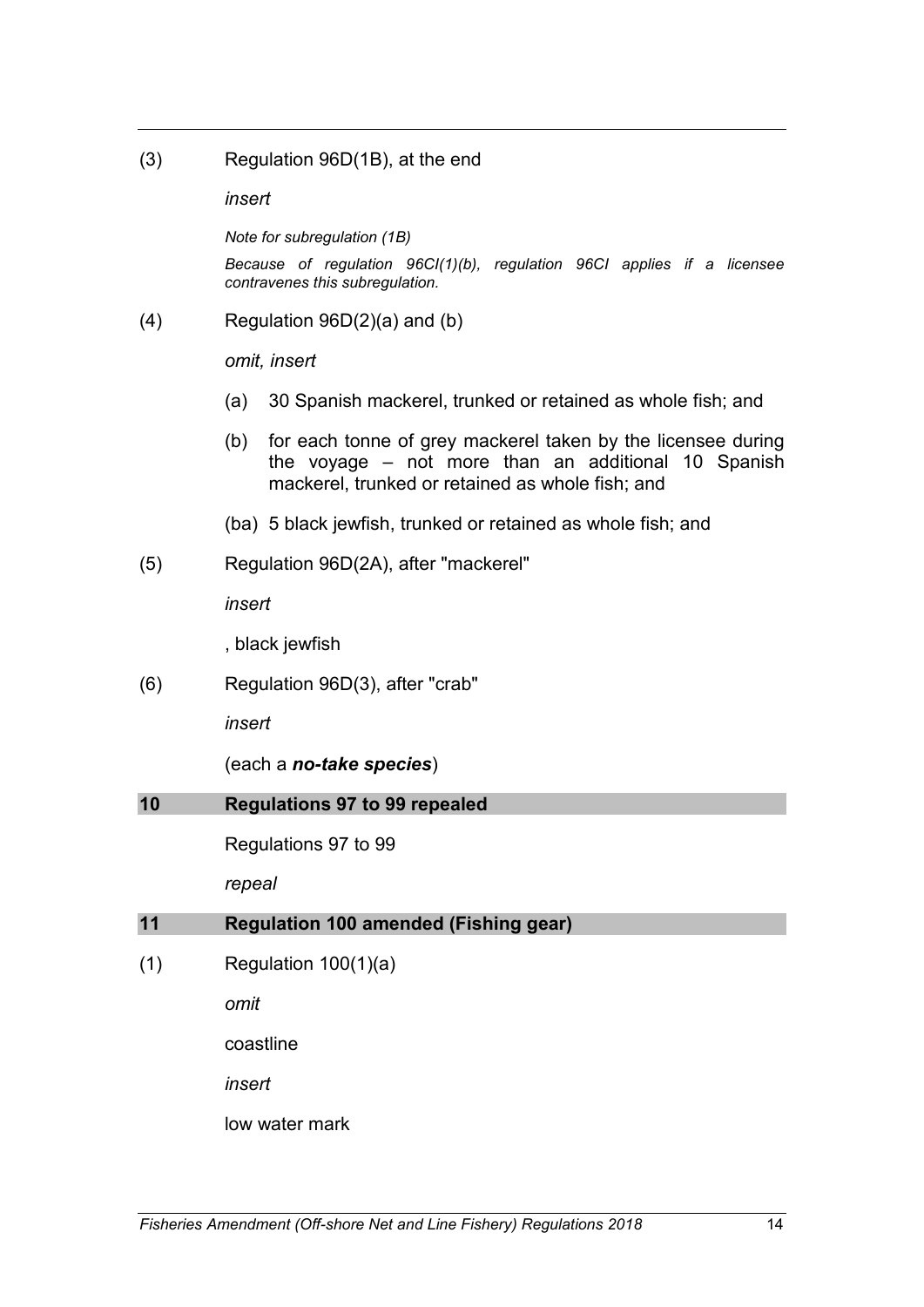$(2)$  Regulation 100 $(1)(c)$ 

*omit*

zone; and

*insert* 

zone.

(3) Regulation 100(1)(d)

*omit*

(4) Regulation 100(4) and (5)

*omit*

Off-shore Net and Line Fishery

*insert*

ONLF

(5) Regulation 100(8)

*omit*

# **12 Regulation 100A replaced**

Regulation 100A

*repeal, insert*

# **100A Maintenance and operation of vessel monitoring system**

(1) The holder of an ONLF licence must maintain the vessel monitoring system fitted to the mother boat for the licence in accordance with the manufacturer's instructions.

Maximum penalty: 85 penalty units.

(2) In addition, the holder must ensure the vessel monitoring system is operating at all times.

Maximum penalty: 85 penalty units.

(3) Subregulation (2) does not apply if the Joint Authority gives the holder written approval for the system not to be operating.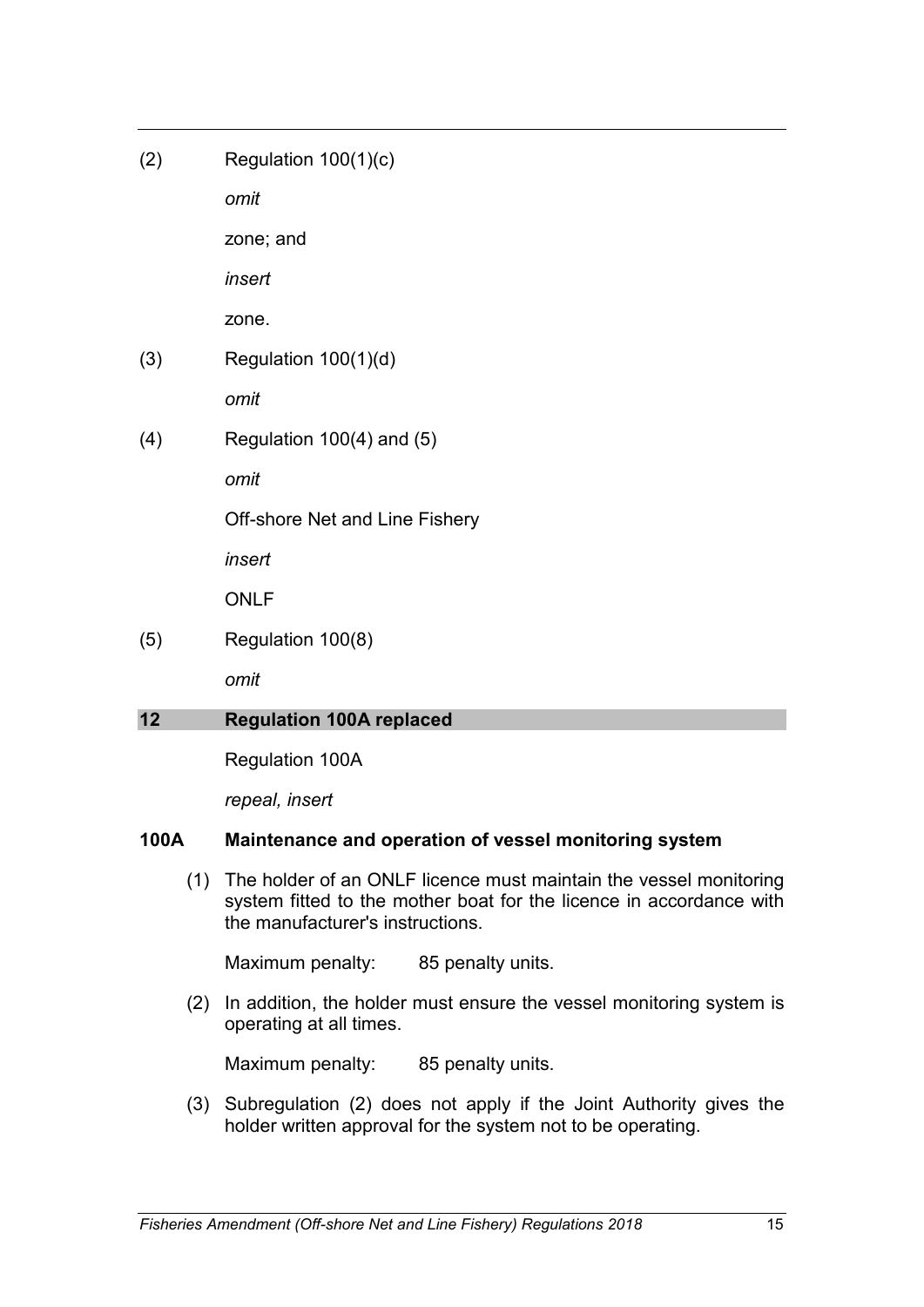(4) If the Joint Authority gives written approval under subregulation (3), the holder must comply with all conditions, restrictions or limitations specified in the approval.

Maximum penalty: 85 penalty units.

(5) Section 38(2)(b) of the Act applies to an offence against subregulation (2).

## **100B Navigating in Grey Mackerel Management Zones**

- (1) The holder of an ONLF licence commits an offence if:
	- (a) a vessel being used for fishing under the licence is navigated in a Grey Mackerel Management Zone; and
	- (b) there is pelagic net on the vessel; and
	- (c) the holder does not meet Grey Mackerel minimum quota units relevant to the zone; and
	- (d) information given by the vessel monitoring system fitted to the vessel shows that, at any time while moving in the management zone the vessel travelled at a speed of less than 5 nautical miles per hour as worked out under subregulation (3).

Maximum penalty: 85 penalty units.

- (2) Subregulation (1) does not apply if:
	- (a) the vessel travels at a speed of less than 5 nautical miles per hour only immediately before and after being stationary; or
	- (b) the Joint Authority gives the holder approval for the vessel to be navigated in the management zone and the vessel is navigated in accordance with any instructions given by the Joint Authority.
- (3) For subregulation (1)(d), to work out a vessel's speed:
	- (a) for each consecutive pair of points identified by the vessel monitoring system fitted to the vessel, identify the shortest distance between the pair of points in a straight line; and
	- (b) divide the distance by the time taken by the vessel to travel between the two points.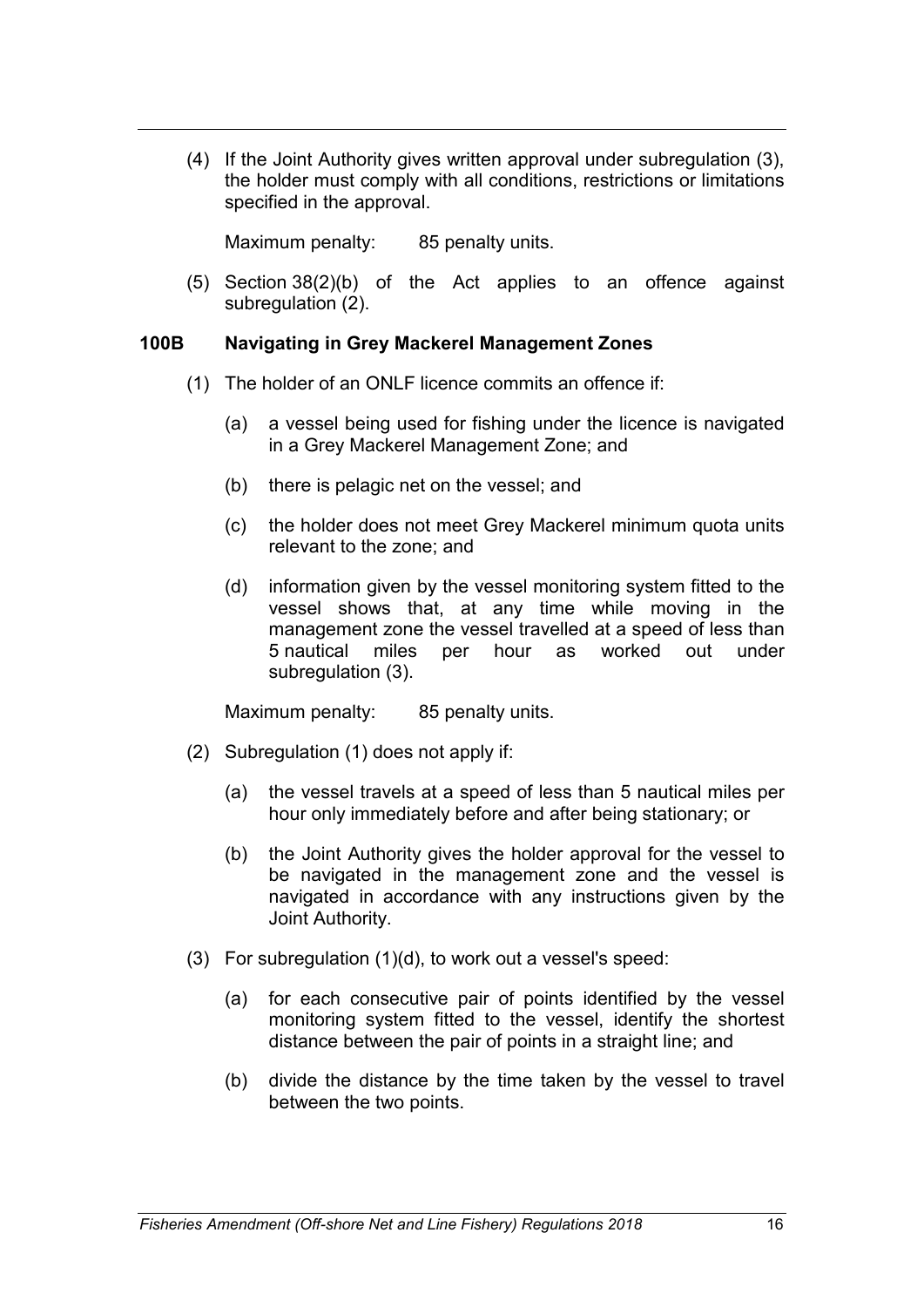### **100C Minimum quota units to be held at start of voyage**

- (1) The holder of an ONLF licence commits an offence if:
	- (a) the holder takes fish under the licence using demersal long-line or pelagic long-line methods during a voyage; and
	- (b) at the start of the voyage the licence did not have attached to it at least:
		- (i) 5 000 quota units for combined Blacktip Shark; and
		- (ii) 1 600 quota units for Spot-tail Shark; and
		- (iii) 4 700 quota units for combined Shark group; and
		- (iv) 2 400 quota units for combined other Shark group species.

Maximum penalty: 170 penalty units.

- (2) The holder of an ONLF licence commits an offence if:
	- (a) the holder takes fish under the licence using pelagic net methods during a voyage targeting Grey Mackerel; and
	- (b) at the start of the voyage the licence did not have attached to it at least:
		- (i) 2 700 quota units for Grey Mackerel, relevant to the management zone from which the fish are to be taken; and
		- (ii) 1 050 quota units for combined Blacktip Shark; and
		- (iii) 250 quota units for Spot-tail Shark; and
		- (iv) 150 quota units for combined Shark group; and
		- (v) 50 quota units for combined other Shark group species; and
		- (vi) 300 quota units for combined fin fish species.

Maximum penalty: 170 penalty units.

- (3) The holder of an ONLF licence commits an offence if:
	- (a) the holder takes fish under the licence using pelagic net methods during a voyage targeting sharks; and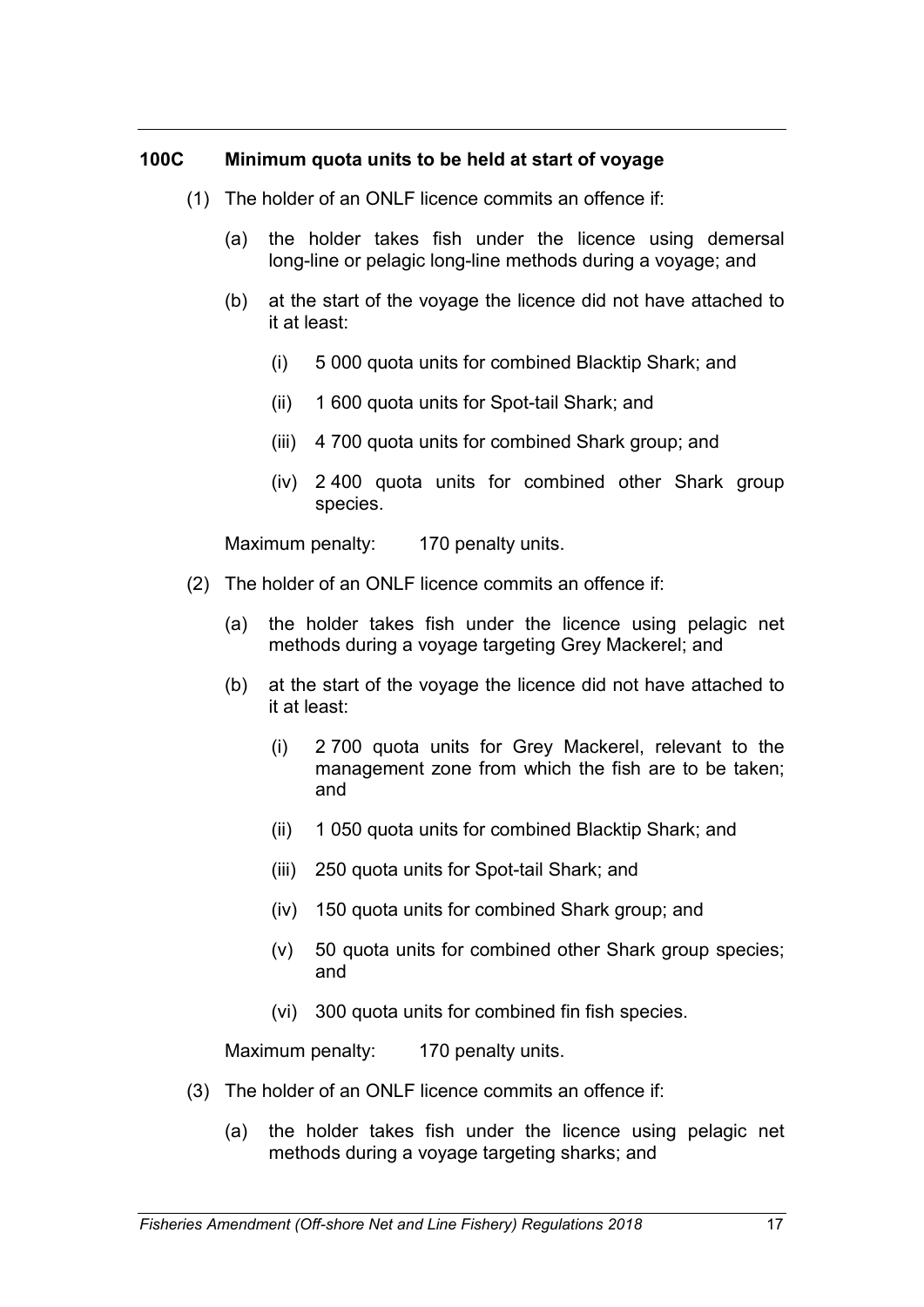- (b) at the start of the voyage the licence did not have attached to it at least:
	- (i) 1 100 quota units for Grey Mackerel species relevant to the management zone from which the fish are to be taken; and
	- (ii) 3 700 quota units for combined Blacktip Shark; and
	- (iii) 800 quota units for Spot-tail Shark; and
	- (iv) 600 quota units for combined Shark group; and
	- (v) 150 quota units for combined other Shark group species; and
	- (vi) 150 quota units for combined fin fish species.

Maximum penalty: 170 penalty units.

## **100D No fishing under another licence during voyage**

(1) The holder of an ONLF licence must not, during one voyage, take a fish under the licence and take a fish under any other licence.

Maximum penalty: 170 penalty units.

(2) Subregulation (1) does not apply if the Joint Authority gives the holder written approval to take the action mentioned in subregulation (1).

### **100E Fish not to be moved between vessels**

(1) The holder of an ONLF licence must ensure a fish taken under the licence is not moved from the vessel from which it was taken to another vessel.

Maximum penalty: 85 penalty units.

(2) Subregulation (1) does not apply if the Joint Authority gives the holder written approval to move the fish to another vessel.

# **100F Processing at sea**

(1) The holder of an ONLF licence must ensure that all sharks are landed with fins naturally attached.

Maximum penalty: 85 penalty units.

(2) Subregulation (1) does not prevent trunking of sharks.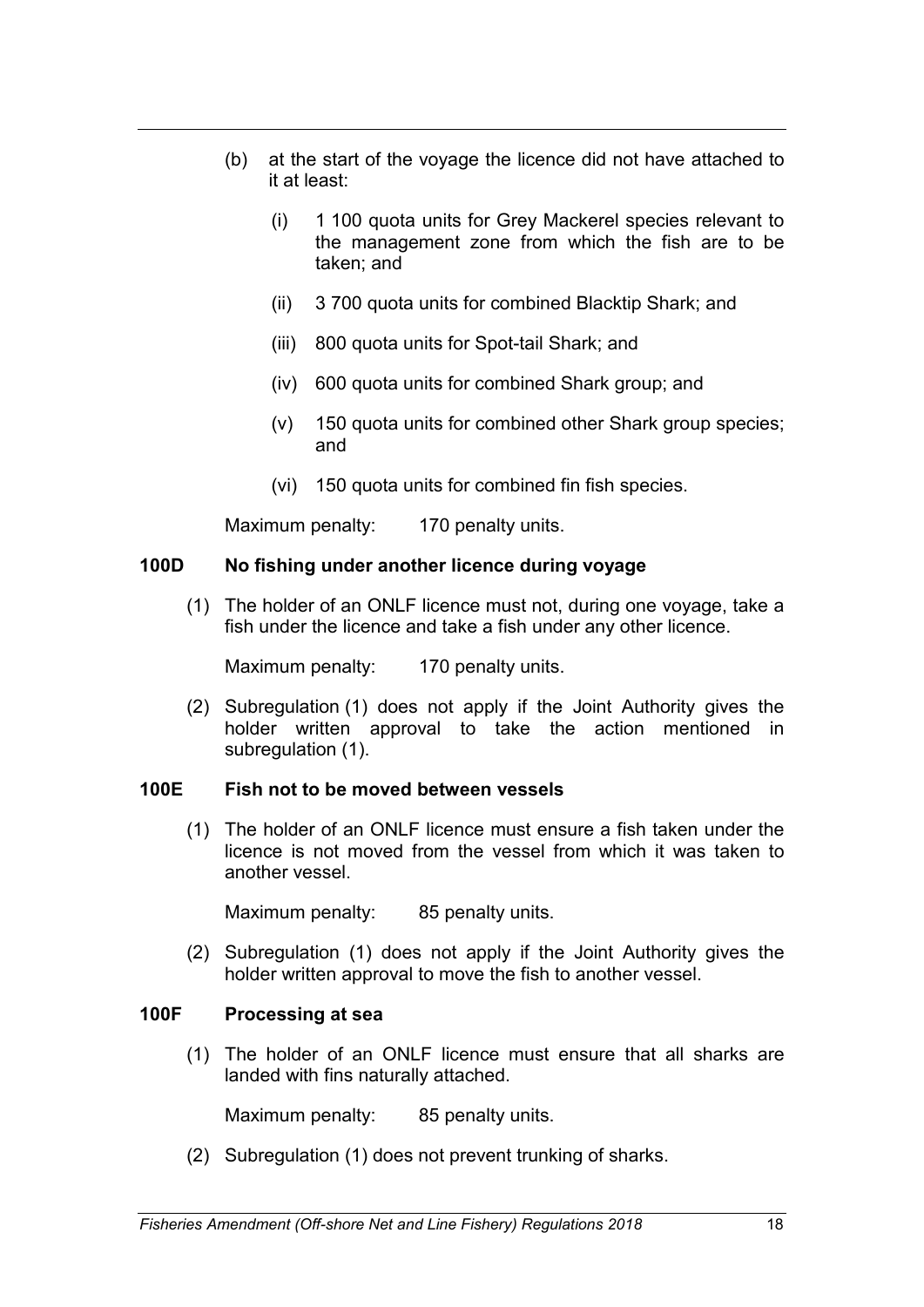- (3) However, for Hammerhead sharks the heads must remain attached to the body for accurate species identification when:
	- (a) no fishing monitoring equipment is in place; and
	- (b) 37 tonnes of Scalloped Hammerhead sharks have been taken in a licence year.

Maximum penalty: 85 penalty units.

- (4) Subregulation (1) does not apply if the Joint Authority gives the holder written approval to land sharks without fins attached.
- (5) In this regulation:

*Hammerhead sharks* means fish of the following species:

- (a) *Sphyrna lewini*;
- (b) *Sphyrna mokarran*.

*Scalloped Hammerhead sharks* means fish of the species *Sphyrna lewini*.

### **100G Unloading fish**

The holder of an ONLF licence must ensure that a fish taken under the licence is unloaded from the vessel from which it was taken (or from the vessel to which the fish was moved if regulation 100E(2) applies):

- (a) in the Darwin port; or
- (b) in the Gove port; or
- (c) if the Joint Authority has given the holder written approval for the fish to be unloaded in another place – in the other place.

Maximum penalty: 85 penalty units.

### **100H Weighing fish**

- (1) The holder of an ONLF licence must ensure that fish taken under the licence are weighed using scales that:
	- (a) are an appropriate size, taking into account the amount of fish to be weighed; and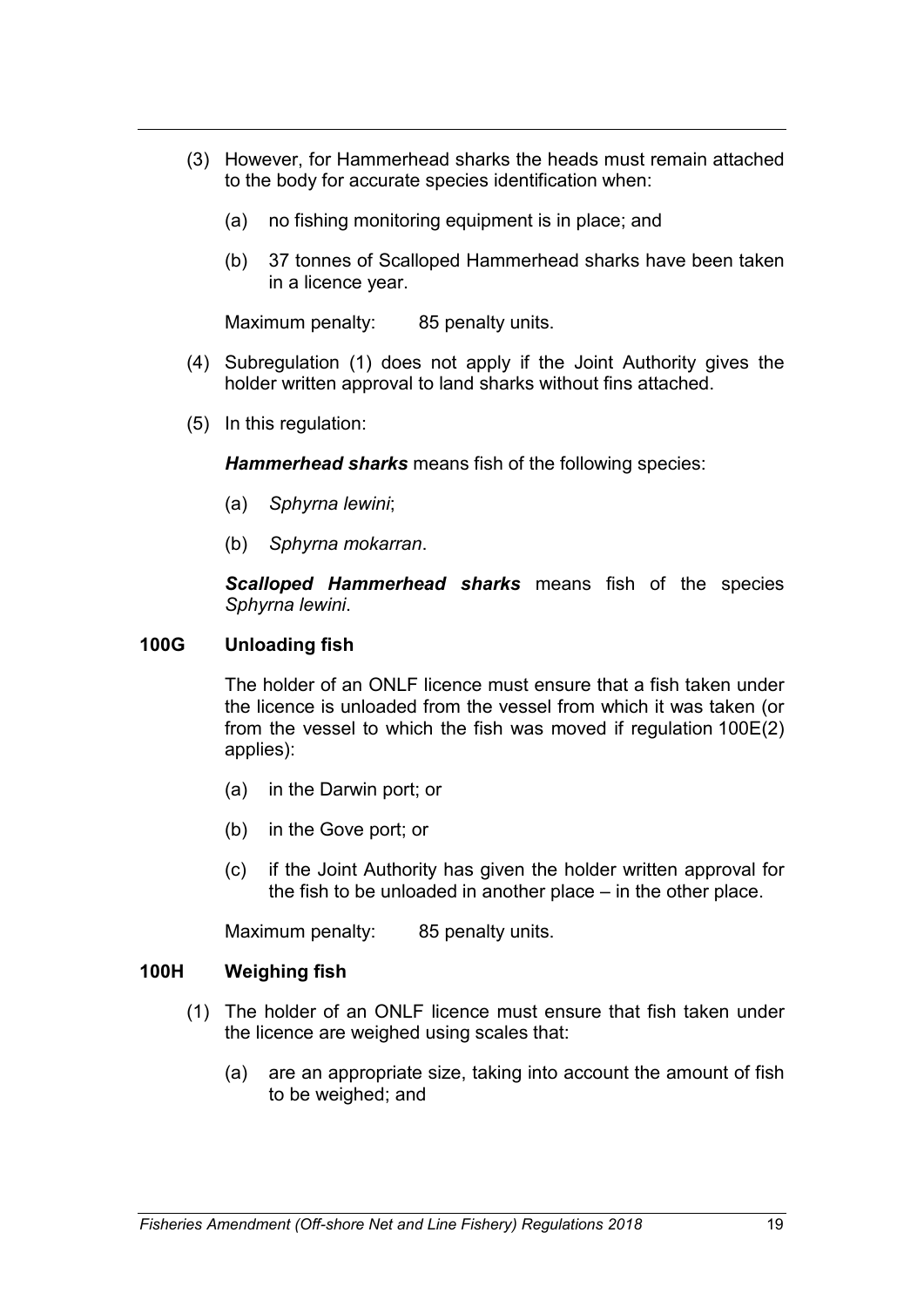(b) have been calibrated in accordance with regulation 100J(1) immediately before being used to weigh the fish.

Maximum penalty: 85 penalty units.

- (2) If fish taken under an ONLF licence are not weighed at sea, they must be weighed as soon as practicable after unloading.
- (3) If fish taken under an ONLF licence are weighed at sea:
	- (a) the scales used must be certified motion compensated marine scales; and
	- (b) the container into which the fish are placed must display a label showing the following information:
		- (i) the date of packaging;
		- (ii) the fish species;
		- (iii) the nature of the product (for example, whether whole fish or trunked);
		- (iv) the weight in kilograms;
		- (v) the number of the licence under which the fish were taken;
		- (vi) any other information specified by the Joint Authority.
- (4) The holder of an ONLF licence who contravenes subregulation (3)(a) or (b) commits an offence.

Maximum penalty: 85 penalty units.

### **100J Calibration of scales**

- (1) The scales used under regulation 100H must be calibrated using a weight:
	- (a) that is an appropriate size, taking into account the size of the scales; and
	- (b) that has been verified under the *National Measurement Act 1960* (Cth); and
	- (c) for which the holder has a certificate of verification given under the *National Measurement Act 1960* (Cth) that has not expired.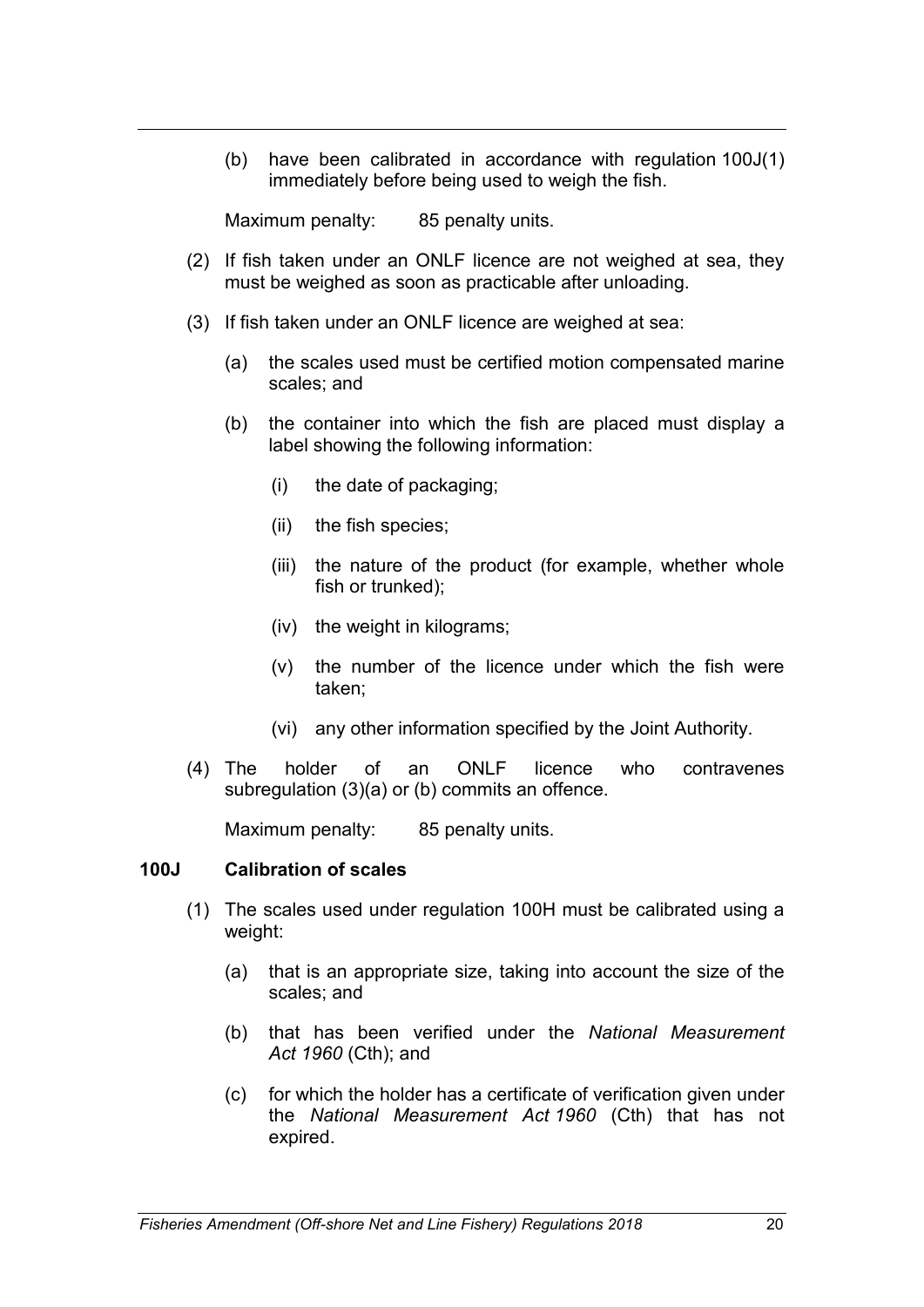(2) Within 7 days after a request by a Fisheries Officer, the holder of an ONLF licence must produce to the Fisheries Officer the certificate of verification for a weight used by the holder to calibrate scales used under regulation 100H.

Maximum penalty: 85 penalty units.

## **100K Compulsory monitoring when certain gear on vessel**

- (1) This regulation applies to the holder of an ONLF licence if:
	- (a) the holder intends to take fish under the licence during a voyage; and
	- (b) demersal long-line or pelagic long-line will be on board the vessel used for the voyage.
- (2) The holder must:
	- (a) ensure approved monitoring equipment is fitted to the vessel and operating at all times during the voyage; or
	- (b) advise the Joint Authority of the holder's intention to take fish under the licence during the voyage at least 14 days before the start of the voyage, and, if the holder receives a notice mentioned in subregulation (4), the holder must not contravene the notice.

Maximum penalty: 170 penalty units.

- (3) Section 38(2)(b) of the Act applies to an offence against subregulation (2).
- (4) If advice is received under subregulation (2)(b), the Joint Authority may give the holder a notice requiring the holder to:
	- (a) permit a specified person to travel as a fishery observer on board the vessel:
		- (i) for the voyage; and
		- (ii) if the voyage lasts less than  $7$  days  $-$  for subsequent voyages during which demersal long-line or pelagic long-line will be on board until the observer has been on board for at least 7 days; and
	- (b) within 14 days of the end of each voyage, pay an observer fee of 700 revenue units per day that the observer is on board the vessel.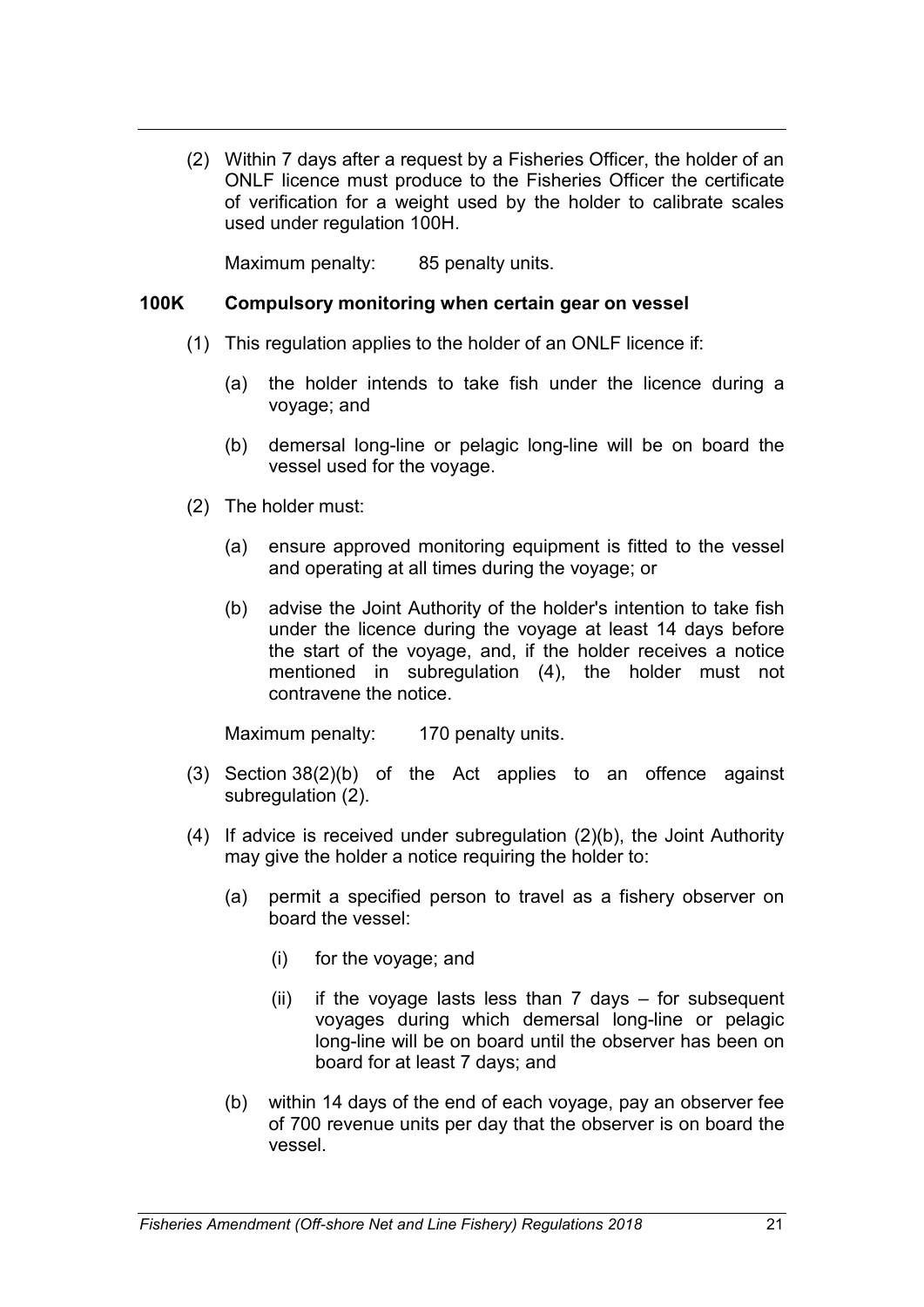- (5) Subregulation (2) does not apply if the Joint Authority exempts the holder from that subregulation.
- (6) The exemption mentioned in subregulation (5) must be in writing and relate to a specified period or voyage.

# **100L Compulsory monitoring in other circumstances**

- (1) This regulation applies to the holder of an ONLF licence if the holder has taken fish under the licence during a voyage and either:
	- (a) intends to unload the fish in a port other than Darwin port or Gove port; or
	- (b) has on the vessel a fin that is not naturally attached to the body of a shark.
- (2) The holder must do the following, as appropriate:
	- (a) give the Joint Authority at least 3 days notice of the holder's intention to unload at the other port;
	- (b) notify the Joint Authority of the presence on board the vessel of the unattached fin.

Maximum penalty: 85 penalty units.

- (3) Section 38(2)(b) of the Act applies to an offence against subregulation (2).
- (4) If notice is received under subregulation (2), the Joint Authority may give the holder a notice requiring the holder to:
	- (a) permit a specified person to travel as a fishery observer on board the vessel:
		- (i) for the remainder of the voyage; and
		- (ii) if the remainder of the voyage lasts less than  $7$  days  $$ for subsequent voyages until the observer has been on board for at least 7 days; and
	- (b) within 14 days of the end of each voyage, pay an observer fee of 700 revenue units per day that the observer is on board the vessel.
- (5) Subregulation (2) does not apply if the Joint Authority exempts the holder from that subregulation.
- (6) The exemption mentioned in subregulation (5) must be in writing and relate to a specified period or voyage.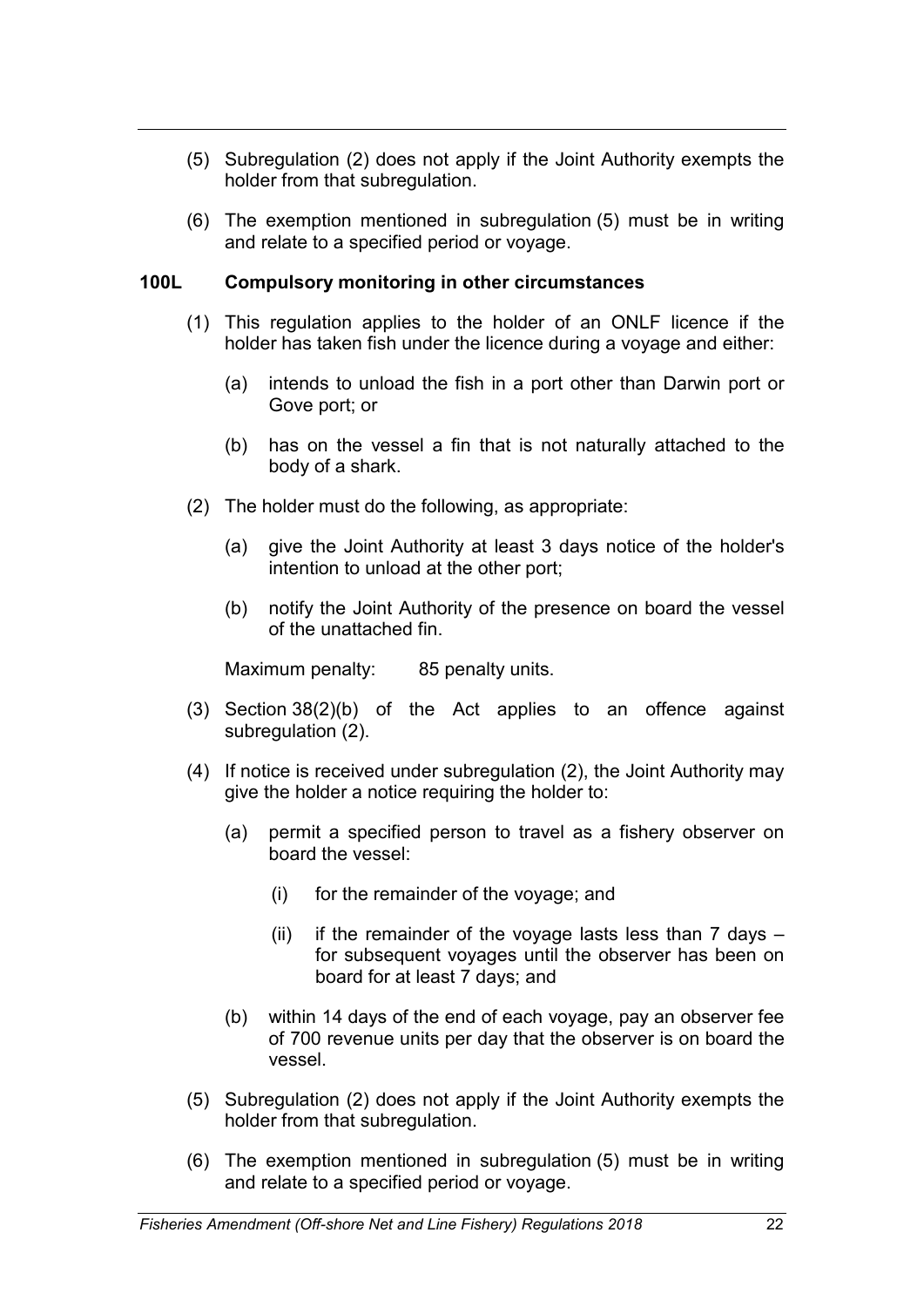### **100M Compulsory monitoring after offence committed or infringement notice served**

- (1) This regulation applies if the holder of an ONLF licence:
	- (a) is found guilty of an offence against this Division; or
	- (b) is served with a relevant infringement notice for an offence against this Division and pays the penalty amount indicated in the notice.
- (2) Without limiting regulation 100N, within 3 months after the date of the finding of guilt or service of the infringement notice, the Joint Authority may give the holder one of the following:
	- (a) a monitoring equipment notice mentioned in subregulation (6);
	- (b) an observer notice mentioned in subregulation (7).
- (3) In deciding whether to give the holder a notice under subregulation (2), the Joint Authority must take into account the following:
	- (a) the nature and seriousness of the offence committed or alleged to have been committed;
	- (b) whether the holder has previously been found guilty of, or served with an infringement notice for, an offence against this Division;
	- (c) any other matter the Joint Authority considers relevant.
- (4) If a notice is given under subregulation (2), the holder must not contravene the notice.

Maximum penalty: 170 penalty units.

- (5) Section 38(2)(b) of the Act applies to an offence against subregulation (4).
- (6) A monitoring equipment notice is a notice requiring the holder to do the following:
	- (a) on or before the date (the *compliance date*) which is 60 days after the date of the notice – nominate as the mother boat for the ONLF licence a vessel fitted with approved monitoring equipment;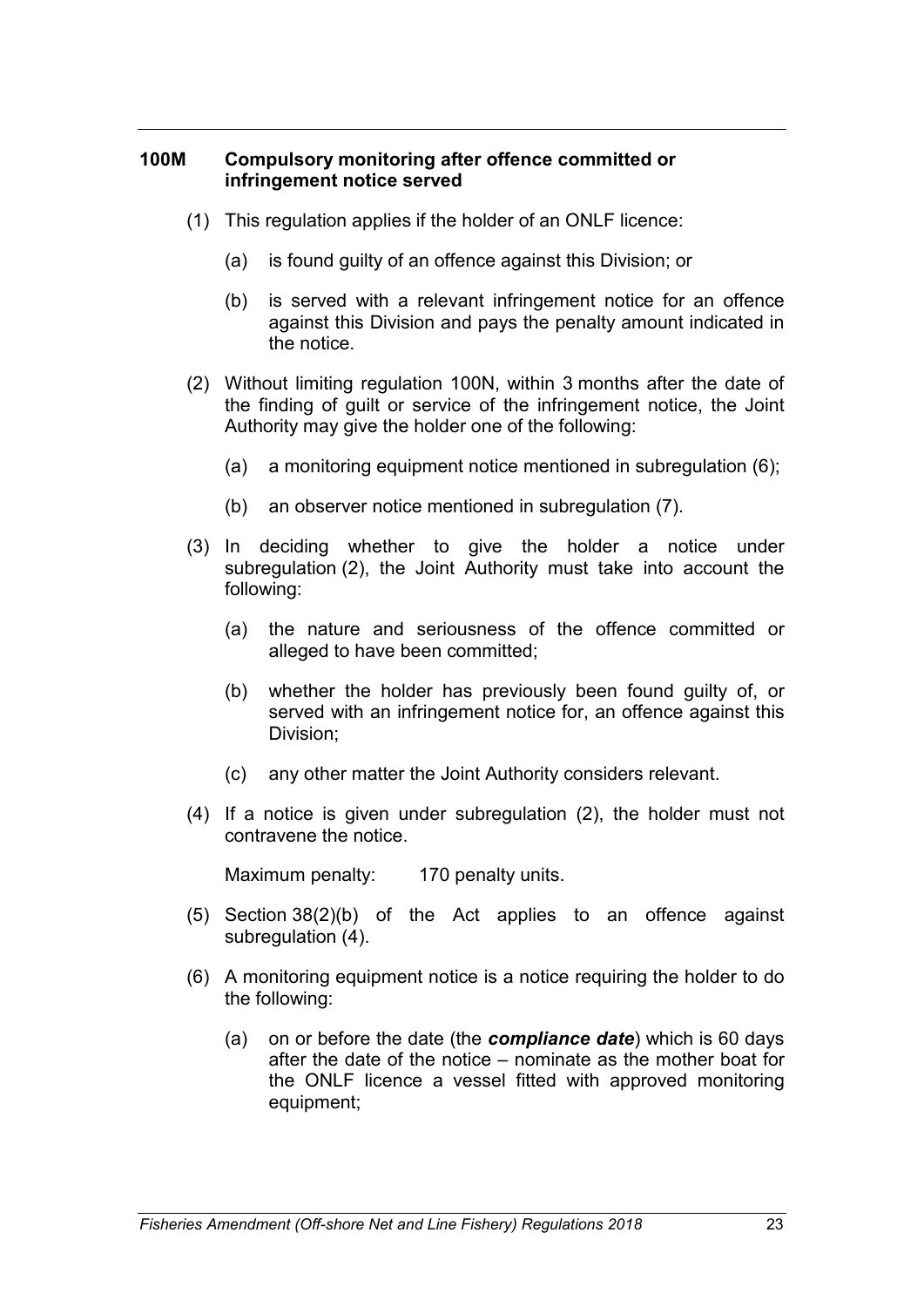- (b) during the period of 10 months from the compliance date (the *monitoring period*) – ensure the equipment is operating at all times unless the Joint Authority has given the holder written approval for the equipment not to be operating;
- (c) within 14 days of the end of each relevant voyage pay a data analysis fee of 10 revenue units for each day of the relevant voyage that falls within the monitoring period.
- (7) An observer notice is a notice requiring the holder:
	- (a) to permit a specified person to travel as a fishery observer on board the vessel used for one or more voyages during which the holder intends to take fish under the licence until the observer has been on board for at least 7 days during those voyages; and
	- (b) within 14 days of the end of each voyage, to pay an observer fee of 700 revenue units per day of the voyage.
- (8) In this regulation:

*relevant infringement notice* means an infringement notice that includes, or has attached to it, a statement that says (or in effect says), "WARNING: If you pay the penalty amount, or are found guilty of the offence for which this infringement notice is given, the Joint Authority may give you a notice under regulation 100M(2) of the *Fisheries Regulations.*".

### *relevant voyage* means a voyage:

- (a) during which a fish is taken under the licence; and
- (b) that starts or ends during the monitoring period mentioned in subregulation (6)(b).

# **100N Compulsory monitoring on notice**

- (1) The Joint Authority may at any time, by written notice, require the holder of an ONLF licence to do one of the following in relation to the next voyage undertaken by the holder during which the holder intends to take fish under the licence:
	- (a) ensure approved monitoring equipment is fitted to the vessel used for the voyage and is operating at all times during the voyage;
	- (b) permit a specified person to travel as a fishery observer on board the vessel for the voyage.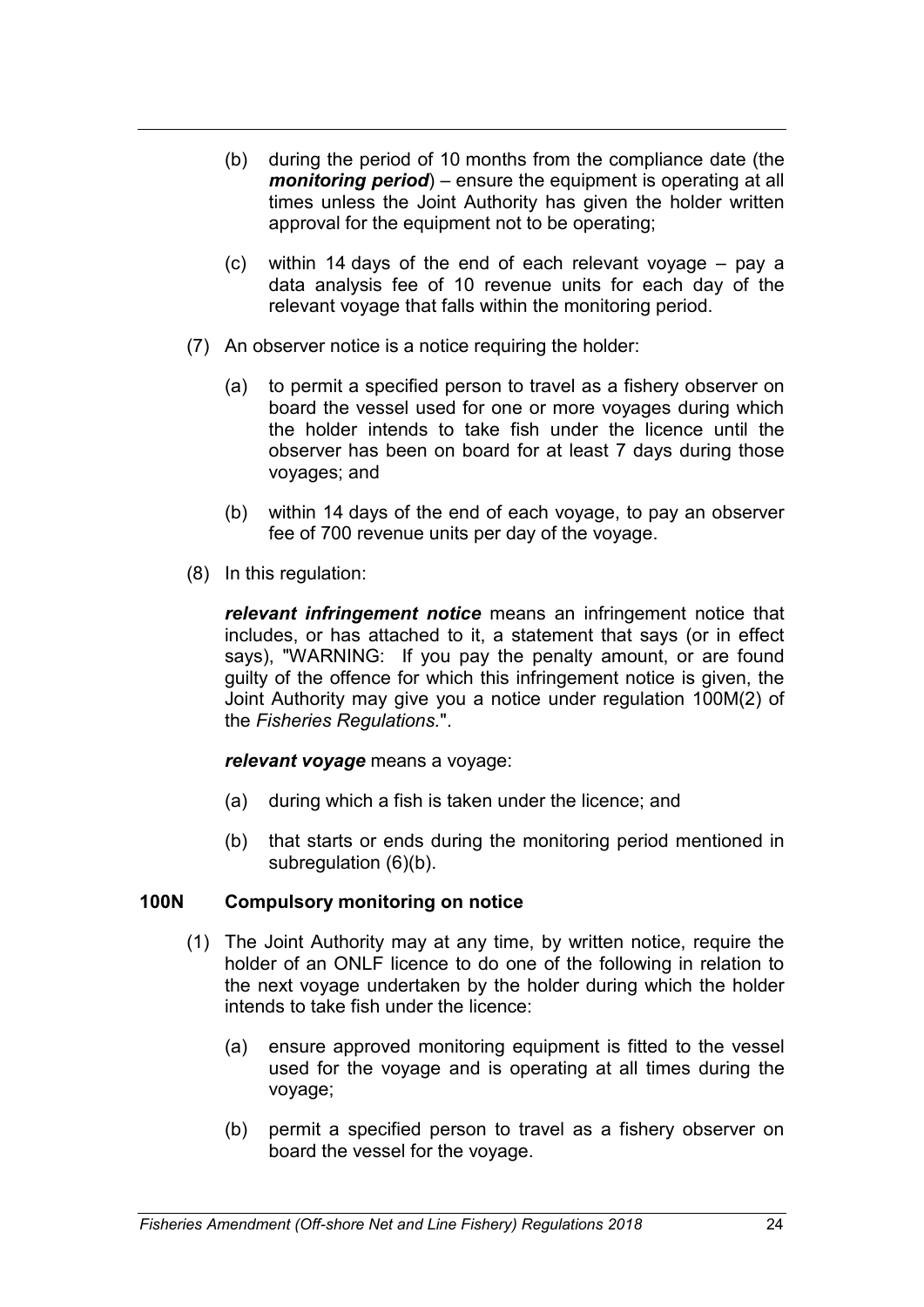(2) If a notice is given under subregulation (1), the holder must not contravene the notice.

Maximum penalty: 85 penalty units.

(3) Section 38(2)(b) of the Act applies to an offence against subregulation (2).

### **100P Approved monitoring equipment**

- (1) The holder of an ONLF licence who is required to have approved monitoring equipment on board a vessel must ensure that video footage and other data is:
	- (a) complete (no missing, edited or corrupt data); and
	- (b) stamped with the date and time the footage or data is taken; and
	- (c) stored on an appropriate data storage device on board the vessel; and
	- (d) held for a minimum of 6 months; and
	- (e) provided to the Joint Authority within 10 business days after receiving a written request from the Joint Authority for the footage and data to be provided.
- (2) The holder of an ONLF licence who contravenes subregulation (1) commits an offence.

Maximum penalty: 85 penalty units.

### **13 Regulation 208CA inserted**

After regulation 208C

*insert*

### **208CA Off-shore Net and Line Fishery licence levy**

- (1) The Joint Authority may, by *Gazette* notice, prescribe a levy for each fishery unit attached to an Off-shore Net and Line Fishery licence to be paid by the holder, or prospective holder, of the licence on application for grant or renewal of the licence.
- (2) The levy is payable in addition to any fees or levies otherwise payable under the Act or these Regulations.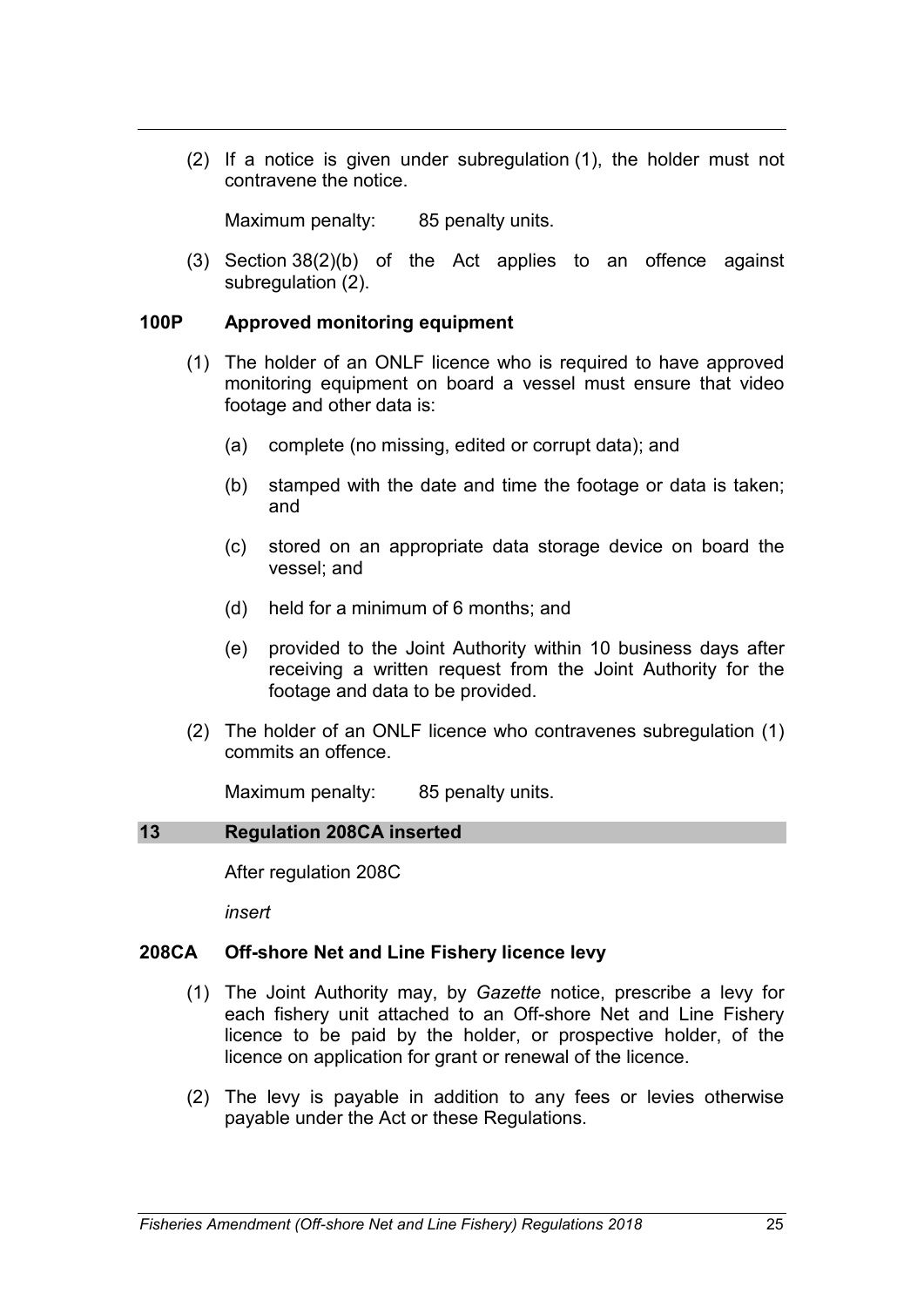(3) If the Joint Authority refuses to grant or renew an Off-shore Net and Line Fishery licence, the Joint Authority must refund to the applicant for the grant or renewal the levy paid for the application.

## **14 Part 19 inserted**

After regulation 232

*insert*

# **Part 19 Transitional matters for Fisheries Amendment (Off-shore Net and Line Fishery) Regulations 2018**

## **233 Interpretation**

(1) In this Part:

*commencement* means the commencement of the *Fisheries Amendment (Off-shore Net and Line Fishery) Regulations 2018*.

*former regulations* means these Regulations as in force immediately before the commencement.

*restricted licence* means a licence granted under regulation 96B of the former regulations.

*unrestricted licence* means a licence granted under regulation 98 of the former regulations.

(2) A word or phrase used in this Part that is defined in regulation 96 has the meaning given in that regulation.

### **234 Revocation of old licences**

All licences granted in relation to the Off-shore Net and Line Fishery under the former regulations are revoked on the commencement.

### **235 Grant of ONLF licences**

- (1) A person who, immediately before the commencement, held one or more unrestricted licences may apply to the Joint Authority for the grant to the person of the same number of ONLF licences.
- (2) A person who, immediately before the commencement, held one or more restricted licences may apply to the Joint Authority for the grant to the person of the same number of ONLF licences.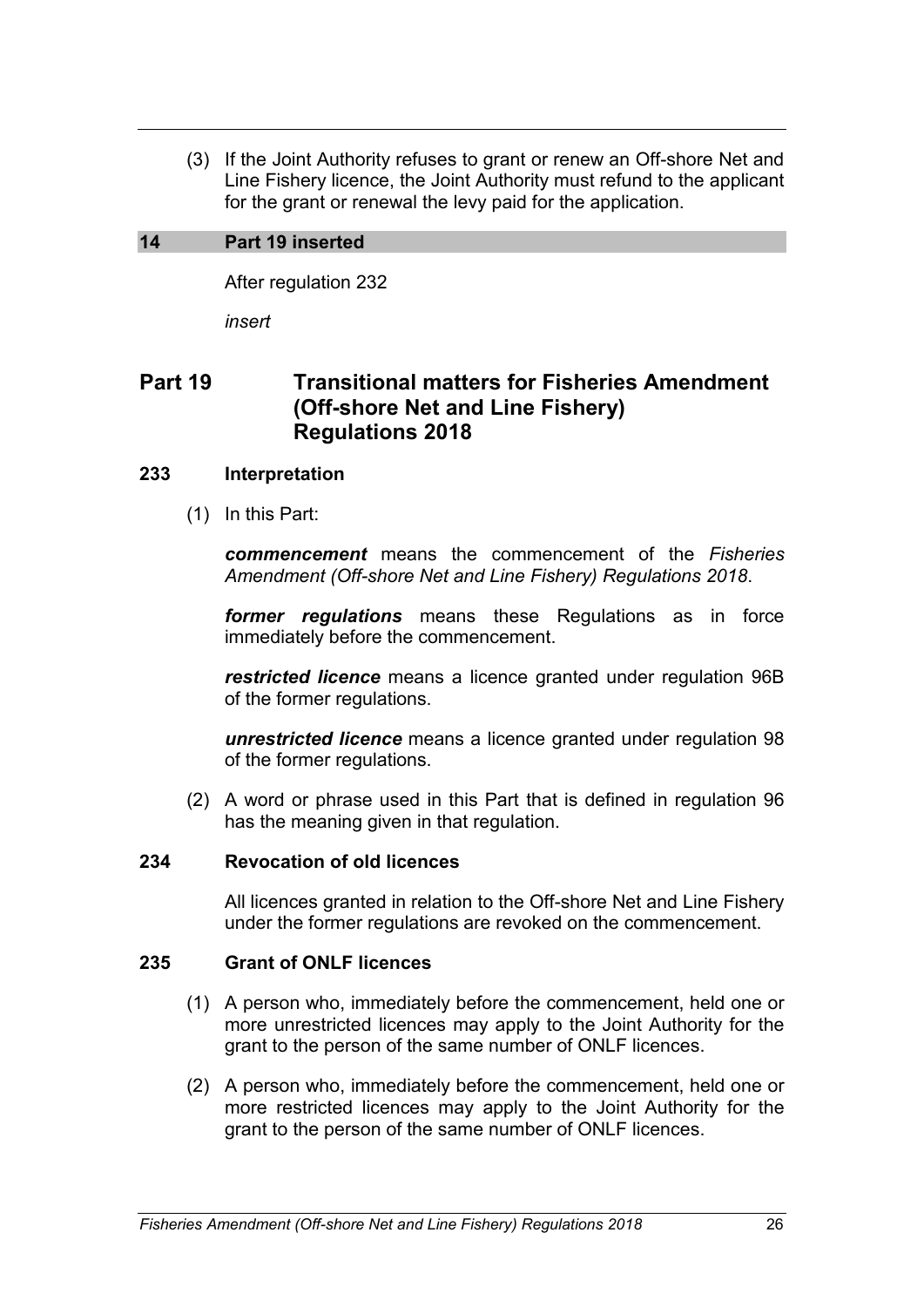- (3) An application under this regulation must be made on or before 30 June 2019.
- (4) The Joint Authority must grant the application.
- (5) If, immediately before the commencement, a restricted or unrestricted licence held by a person was suspended:
	- (a) the person may still make an application under subregulation (1) or (2); but
	- (b) the ONLF licence granted to the person on account of the suspended licence must be granted subject to the same period of suspension.

## **236 Allocation of fishery units to eligible licences**

- (1) Subregulation (2) applies immediately after the grant of an ONLF licence to a person who applied for the licence under regulation 235(1).
- (2) The Joint Authority must allocate to the licence the following number of fishery units for each Off-shore Net and Line Fishery fishing unit for taking fish using demersal long-lines and pelagic long-lines issued to the person in accordance with regulation 96CA of the former regulations:
	- (a) 983 fishery units for combined Blacktip Shark;
	- (b) 314 fishery units for Spot-tail Shark;
	- (c) 937 fishery units for combined Shark group;
	- (d) 69 fishery units for combined other Shark group species;
	- (e) 1 fishery unit for combined fin fish group (by-product) species.
- (3) Subregulation (4) applies immediately after the grant of an ONLF licence to a person who applied for the licence under regulation 235(2).
- (4) The Joint Authority must allocate to the licence the following number of fishery units for each Off-shore Net and Line Fishery fishing unit for taking fish using pelagic nets issued to the person in accordance with regulation 96CA of the former regulations:
	- (a) 167.29 fishery units for Grey Mackerel species;
	- (b) 128 fishery units for combined Blacktip Shark;
	- (c) 30 fishery units for Spot-tail Shark;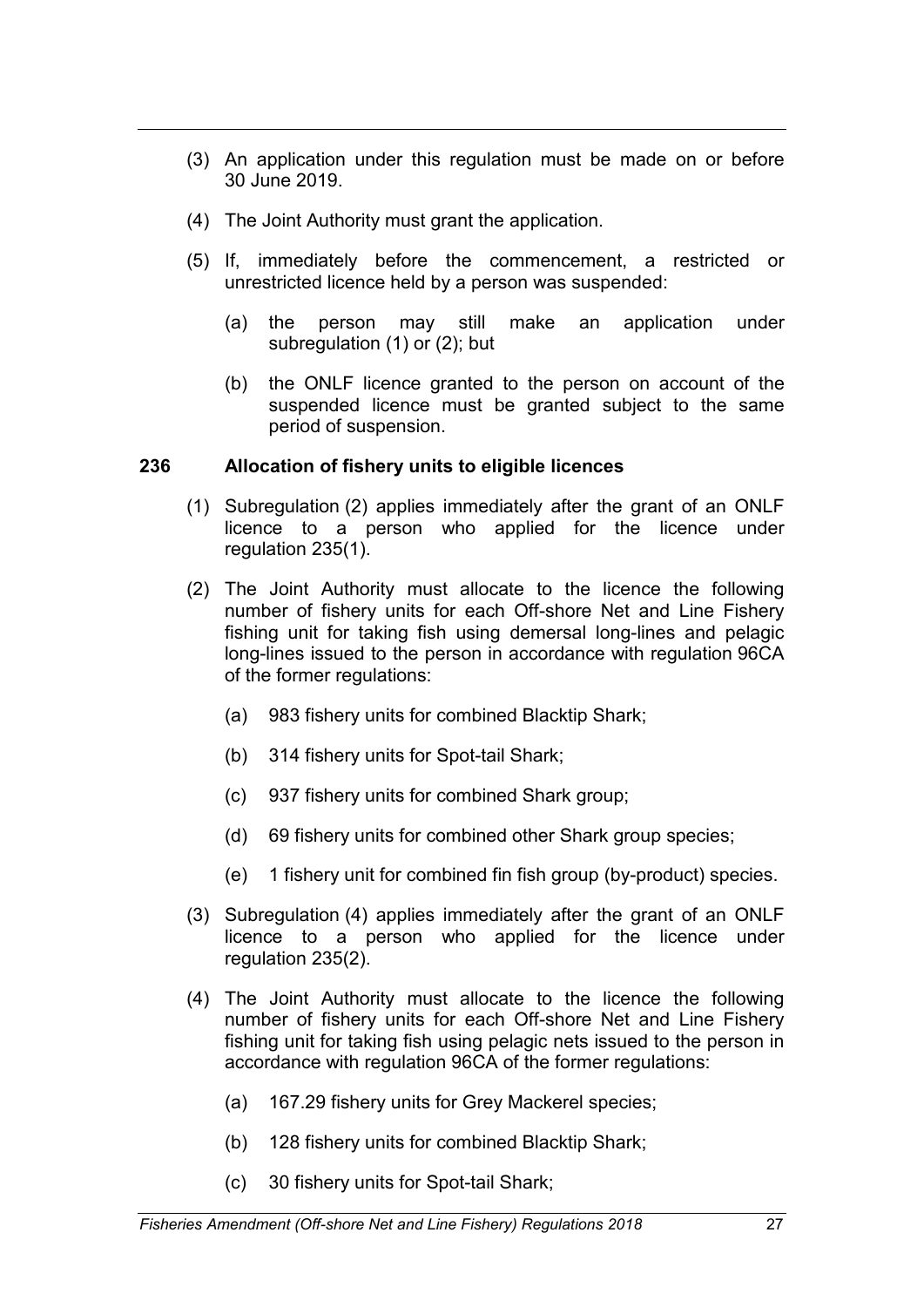- (d) 17 fishery units for combined Shark group;
- (e) 69 fishery units for combined other Shark group species;
- (f) 37 fishery units for combined fin fish group (by-product) species.
- (5) Additional fishery units for Grey Mackerel species are allocated to an eligible ONLF licence in accordance with the following formula:

 $A = 267500 \times (ABC \div AC)$ 

where:

*A* is the number of additional fishery units for Grey Mackerel species to be allocated to the eligible ONLF licence.

ABC is the average best catch for the eligible ONLF licence.

*AC* is the aggregated average best catch for Grey Mackerel species.

- (6) If, under subregulation (2) or (4), the Joint Authority is required to allocate quota units to an ONLF licence in relation to which any fees are due then, despite the subregulation:
	- (a) the Joint Authority must not allocate quota units to the licence until the fees are paid; and
	- (b) when the allocation is made, the number of quota units to be allocated must be calculated as if the allocation had been made on the date required under subregulation (2) or (4).
- (7) In this regulation:

*aggregated average best catch* means the total of the average best catch for all eligible ONLF licences.

*average best catch*, for an ONLF licence, means the average of the 3 largest annual amounts of Grey Mackerel species recorded by the Joint Authority as sold from the Off-shore Net and Line Fishery under the relevant licence in the period from 1 July 2007 to 30 June 2012.

*eligible ONLF licence* means an ONLF licence for which the average best catch is at least 1 kg.

*relevant licence*, in relation to an ONLF licence, means the restricted licence or unrestricted licence in place of which the ONLF licence was granted under regulation 235.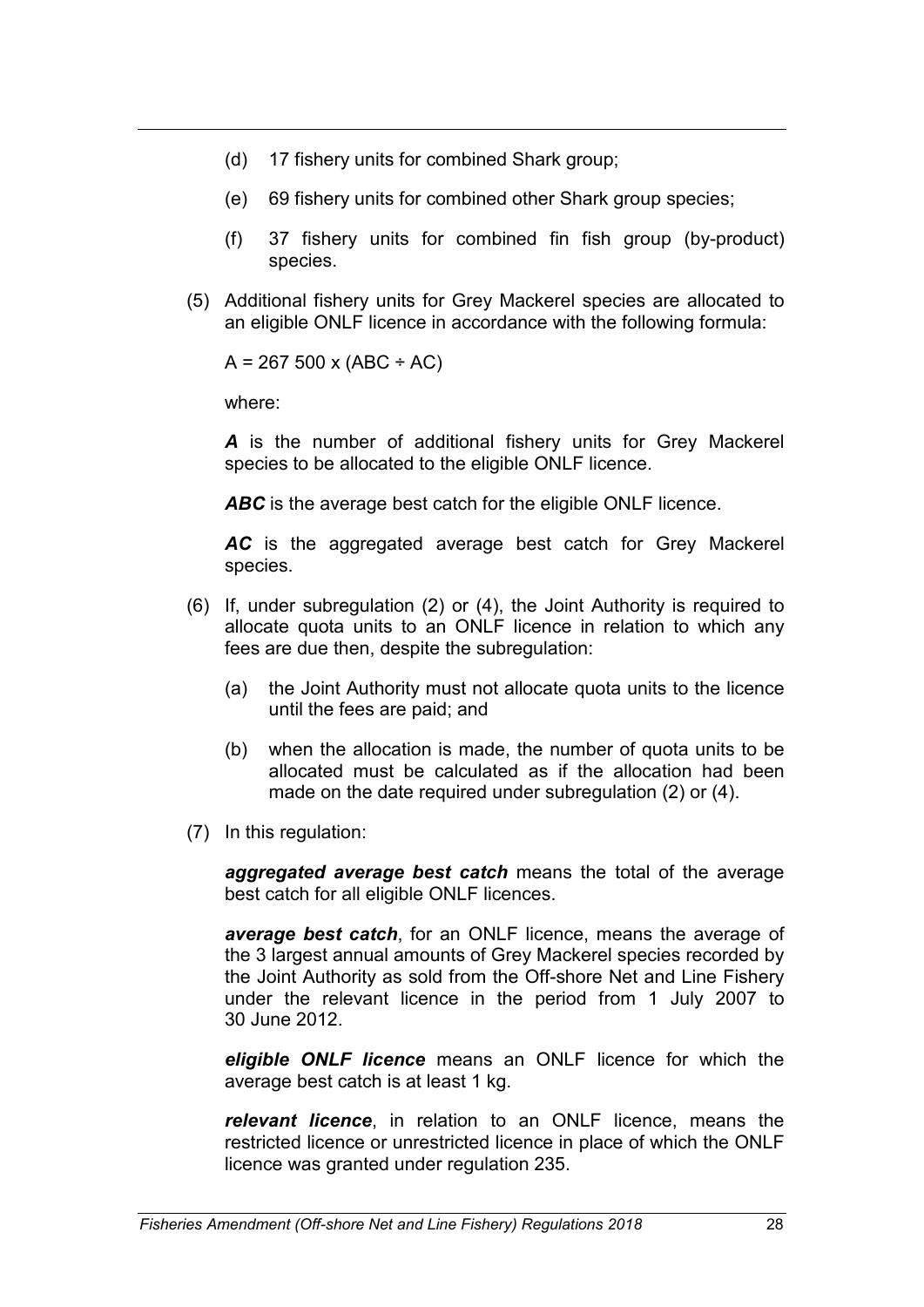# **237 Allocation of quota units to ONLF licences**

Immediately after the allocation of fishery units under regulation 236, the Joint Authority must allocate to each ONLF licence granted under regulation 235 the number of quota units for each species group calculated in accordance with the following formula:

 $A = (L \div T \times TAC) \times 0.583$ 

where:

*A* is the number of quota units for the relevant species group to be allocated to the ONLF licence.

*L* is the number of fishery units for the relevant species group attached to the ONLF licence on the date of the allocation before any transfers of fishery units to or from the licence take effect.

**T** is the total number of fishery units for the relevant species group as mentioned in regulation 96CD.

**TAC** is the total allowable catch for the relevant species group.

# **238 Transfer of fishery units if ONLF licence not granted**

- (1) This regulation applies if a person who is entitled to apply for a ONLF licence does not apply for the licence under regulation 235.
- (2) On 1 July 2019, the Joint Authority must transfer to the Territory all the fishery units that would have been allocated to the ONLF licence under regulation 236 if it had been granted.

# **15 Schedule 6 amended**

Schedule 6, *Fisheries Regulations*, after entry for Regulation 54(1), (2) and (3)

*insert*

| Regulation 100A(1),<br>$(2)$ and $(4)$ | Failing to maintain or operate<br>vessel monitoring system or<br>noncompliance with conditions | 4 penalty units |
|----------------------------------------|------------------------------------------------------------------------------------------------|-----------------|
| Regulation 100B(1)                     | Navigating slowly in Eastern or<br><b>Western Grey Mackerel</b><br><b>Management Zone</b>      | 8 penalty units |
| Regulation 100F(1)                     | Fins not naturally attached                                                                    | 4 penalty units |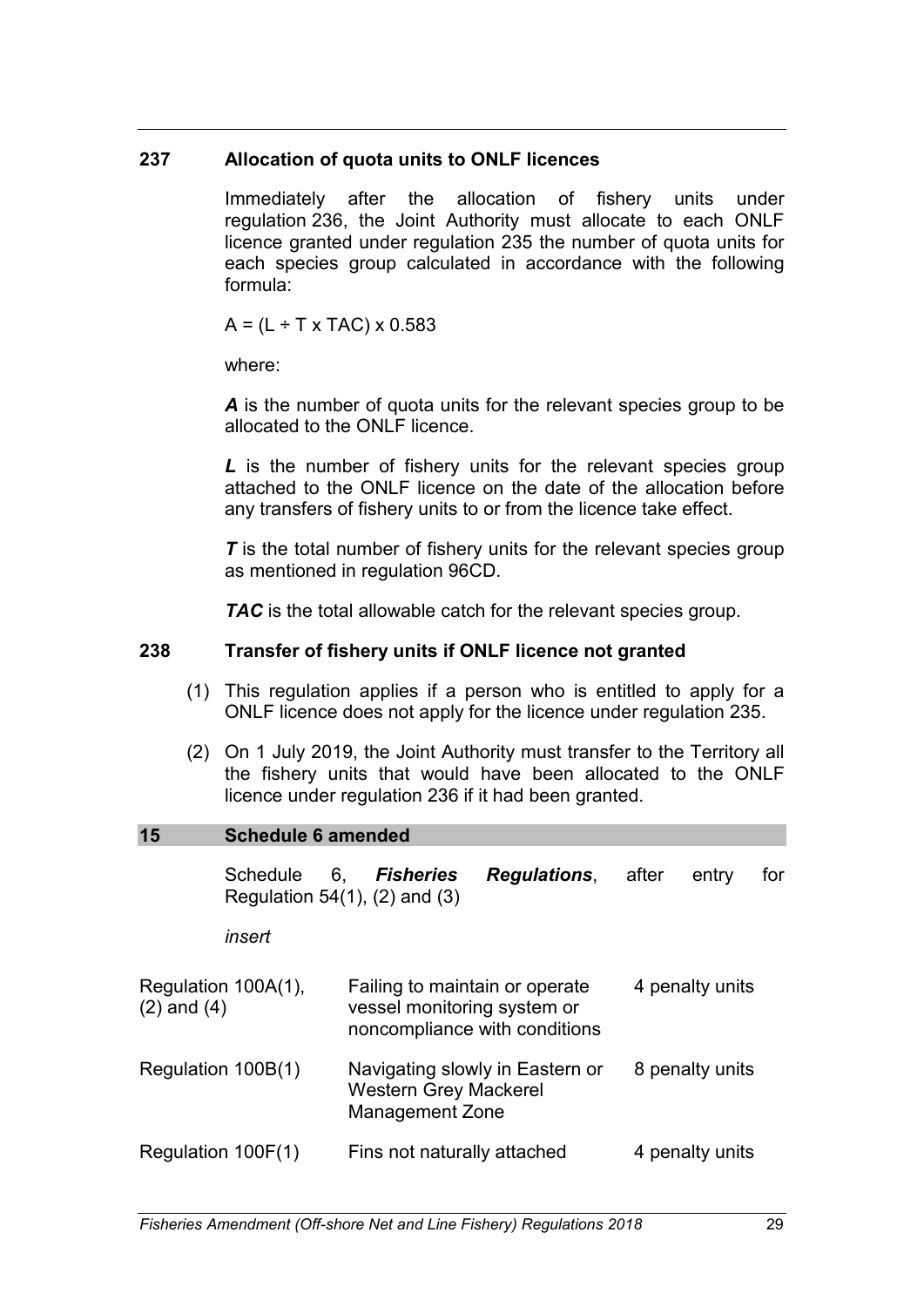| Regulation 100F(3)                       | Hammerhead shark head not<br>attached                                       | 4 penalty units |  |
|------------------------------------------|-----------------------------------------------------------------------------|-----------------|--|
| Regulation 100H(1)                       | Failing to weigh fish properly                                              | 4 penalty units |  |
| Regulation 100H(4)                       | Use of incorrect scales or failure<br>to label packaging correctly          | 4 penalty units |  |
| Regulation 100J(2)                       | Failing to produce certificate of<br>verification                           | 4 penalty units |  |
| Regulation 100P(2)                       | Failure to comply with<br>requirements for approved<br>monitoring equipment | 4 penalty units |  |
| 16<br><b>Regulations further amended</b> |                                                                             |                 |  |

The Schedule has effect.

# **Part 3 Repeal of Regulations**

# **17 Repeal of Regulations**

These Regulations are repealed on the day after they commence.